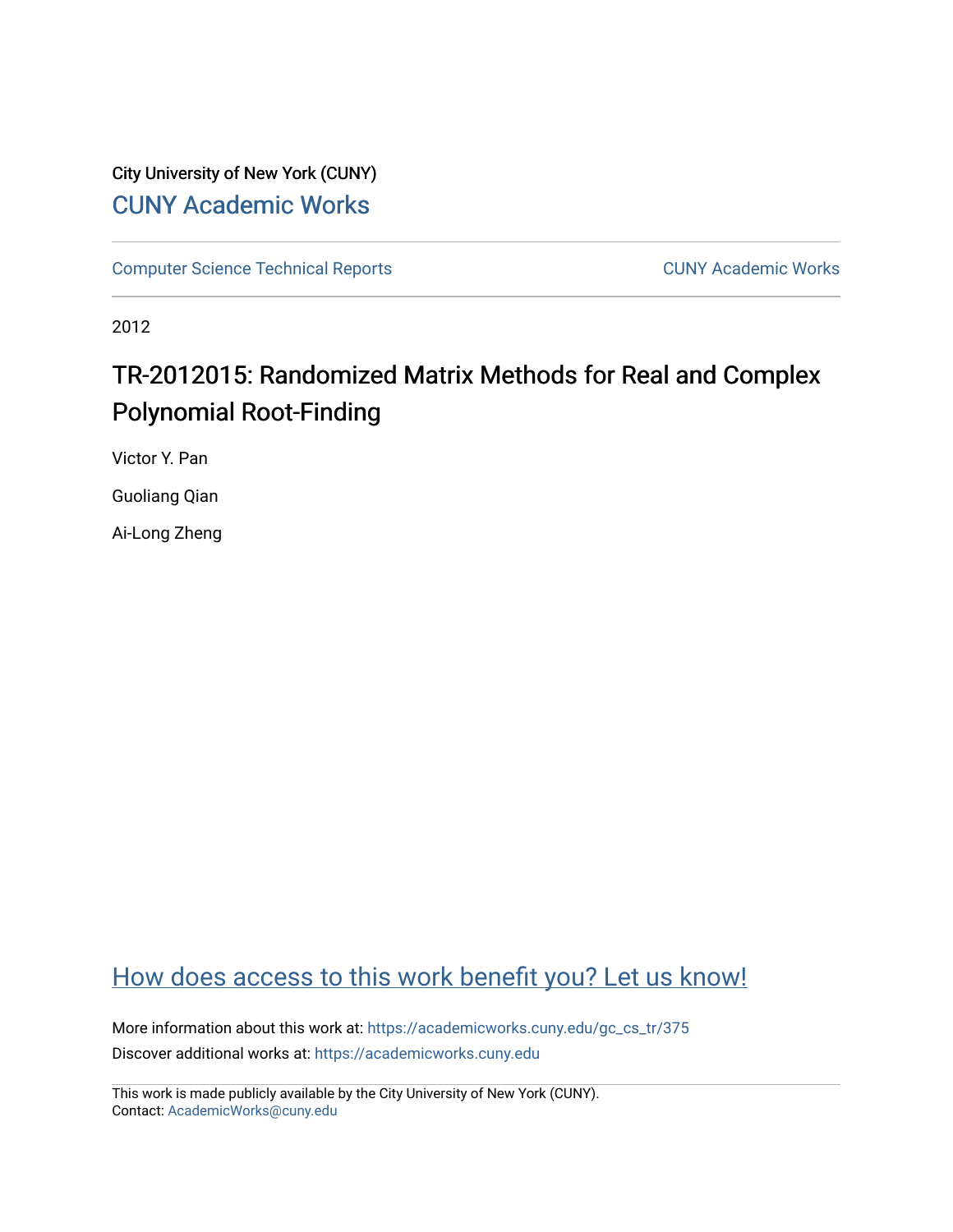# **Randomized Matrix Methods for Real and Complex Polynomial Root-finding** <sup>∗</sup>

Victor Y. Pan[1*,*2]*,*[*a*] , Guoliang Qian[2]*,*[*b*] , and Ai-Long Zheng[2]*,*[*c*] Supported by NSF Grant CCF-1116736 and PSC CUNY Award 64512–0042

> [1] Department of Mathematics and Computer Science Lehman College of the City University of New York Bronx, NY 10468 USA [2] Ph.D. Programs in Mathematics and Computer Science The Graduate Center of the City University of New York New York, NY 10036 USA [*a*] victor.pan@lehman.cuny.edu http://comet.lehman.cuny.edu/vpan/ [*b*] gqian@gc.cuny.edu [*c*] azheng-1999@yahoo.com

#### **Abstract**

To advance the known approach to univariate polynomial root-finding via computations in Frobenius matrix algebra, we incorporate some effective methods for matrix eigen-solving, randomized matrix algorithms, and subdivision techniques. We also develop iterations directed to the approximation of only real roots. Our analysis and experiments show effectiveness of the resulting numerical real and complex root-finders.

**2000 Math. Subject Classification:** 65H05, 65F15, 30C15, 26C10, 12Y05

**KEYWORDS:** Root-finding, Eigen-solving, Dominant eigenspaces, Randomization.

## **1 Introduction**

Polynomial root-finding is the oldest subject of mathematics and computational mathematics, but the list of hundreds if not thousands of the known algorithms grows every year (see [1], [2], [16], [46], [47], [37], [38], [39], and the bibliography therein). Many algorithms are directed to computing a single (e.g., absolutely largest) root (zero) of a polynomial or a subset of all its roots, e.g., all  $r$  its real roots. In some applications (e.g., to algebraic geometric optimization) only the *r* real roots are of interest, and they can be much less numerous than all *n* roots; nevertheless the best numerical subroutines such as MPSolve approximate all these *r* real roots about as fast and as slow as all *n* complex roots.

An important recent direction is root-finding for a polynomial  $p(x)$  via eigen-solving for the associated companion matrix  $C_p$ ; this allows incorporation of the well developed numerical matrix methods of [7], [27], [63], [69], and the bibliography therein. The QR algorithm, adopted for polynomial root-finding by Matlab, avoids numerical problems, faced by many other companion matrix

<sup>∗</sup>Some results of this paper have been presented at the 14th Annual Conference on Computer Algebra in Scientific Computing (CASC 2012), September 3-6, 2012, Maribor, Slovenia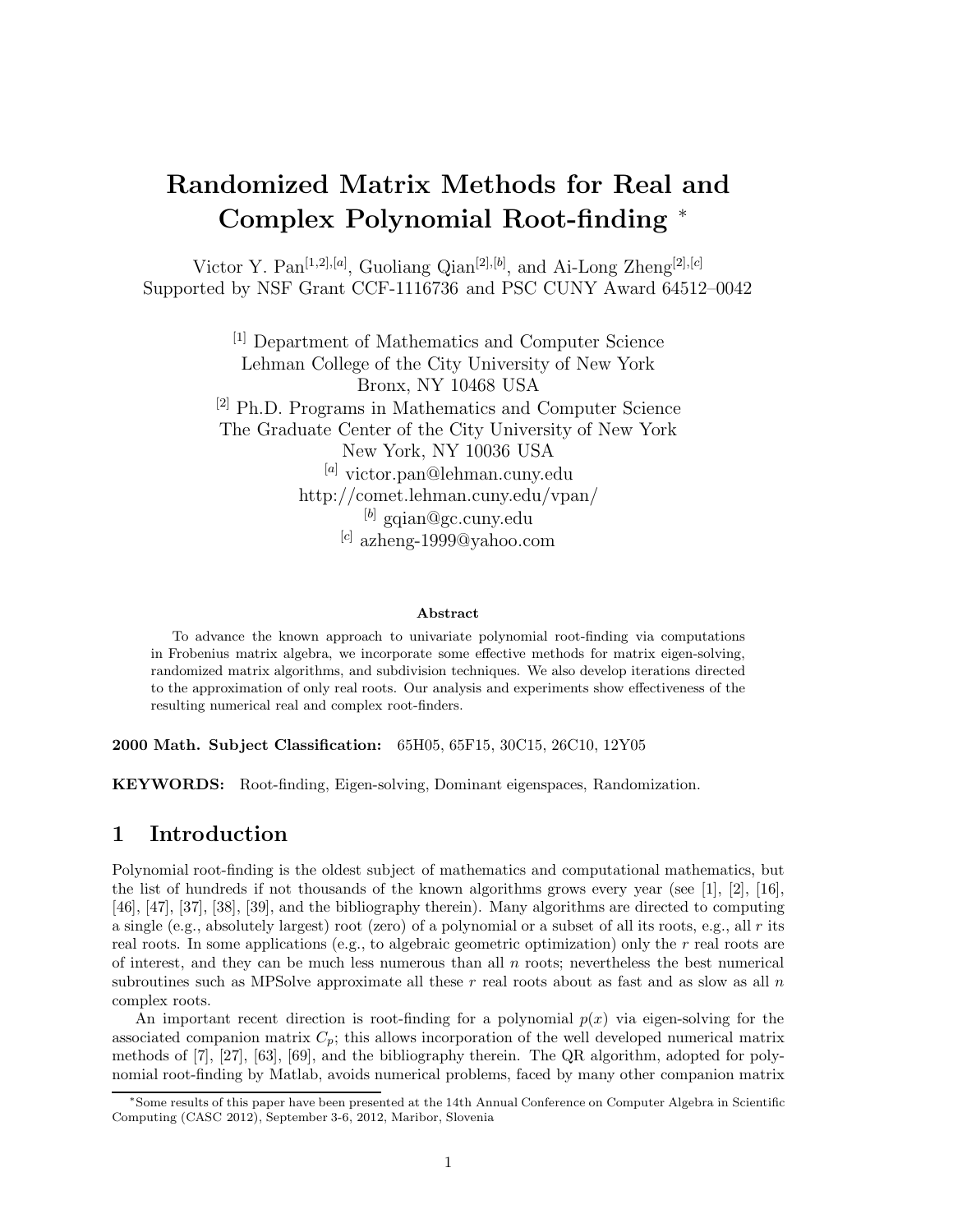methods [27, Section 7.4.6], but is not readily amenable to exploiting the rich structure of the companion matrix. Extensive research toward such exploitation in QR- and LR-based root-finders has been initiated by [12], [13] and [8] and still goes on (see [6], [67], and the references therein).

The Rayleigh Quotient iteration has no such problems. Its adjustment to polynomial rootfinding in [11] and [58] performs every iteration and every deflation step in linear arithmetic time by exploiting the structures of companion and generalized companion matrices.

Our point of departure is the somewhat similar approach of Cardinal [15], extended in [14] and [52]. It enhances the Power Method and the method of [59], [60], and [29] by reducing every multiplication in the Frobenius algebra generated by the companion matrix  $C_p$  to a small number of FFTs. We obtain substantial progress by incorporating some advanced techniques of randomization, subdivision and matrix eigen-solving, in particular we link approximation of eigenvalues and associated eignespaces (cf. Theorem 2.2). Furthermore we extend this approach to real root-finding toward the acceleration of the customary techniques by a factor  $n/r$ , where the onput polynomial has degree *n* and *r* real roots.

Presenting our algorithms we compare them with Cardinal's and other relevant methods. For our real numerical root-finding, however, the preceding work seems to be confined to two sections of [58], whose techniques are technically distinct from our present constructions.

Polynomial root-finding is fundamental for symbolic computation, but we mostly rely on fast numerical algorithms with rounding. Consequently, our real root-finders produce both real and nearly real eigenvalues and roots (we specify this class quantitatively), but we can readily select among them the real roots (see Remark 4.3 in Section 4). Our real root-finders are effective as long as both real and nearly real roots together are much less numerous than the nonreal roots.

Overall our analysis and experiments suggest that our approach leads to substantial advance of real and complex polynomial root-finding by means of numerical methods.

Some of our techniques can be of independent interest, e.g., the ones for saving inversions in matrix sign approximation, controlling the norms of the matrices computed in our iterations, computing matrix functions that have dominant eigenspaces associated with real eigenvalues, and the recovery of these eigenspaces by means of randomization techniques.

One can expect to see further advance of our approach, e.g., based on more intricate maps of the complex plane. Another potential resource is the combination with other polynomial root-finders, e.g., the Rayleigh Quotient iteration (cf. Remark 9.1), Newton's iteration (both can be concurrently applied at distinct initial points), and nonnumerical real polynomial root-finders, namely subdivision and continued fraction methods (see [24], [25], [34], [40], [65], [70], and the bibliography therein). These algorithms can supply auxiliary information for our computations (e.g., the number of real roots and their bounds) or can be used as complementary techniques handling the inputs that are hard for our numerical treatment.

We organize our presentation as follows. The next section is devoted to definitions and preliminary results. In Section 3 we cover randomized matrix computations. In Section 4 we present our Basic Prototype Algorithms. In Section 5 we combine them with repeated squaring to approximate absolutely largest roots as well as the roots closest to a selected complex point. In Section 6 we recall the matrix sign function. In Section 7 we apply it to eigen-solving. We cover its computation, adjust it to real eigen-solving and modify it to save matrix inversions in Sections 8–10. Section 11 covers our numerical tests, which are the contribution of the second and third authors.

## **2 Definitions and preliminaries**

Hereafter "flop" stands for "arithmetic operation", "is expected" and "is likely" mean "with a probability near 1", and "small", "large", "close", and "near" are meant in the context. We assume computations in the fields of complex and real numbers  $\mathbb C$  and  $\mathbb R$ , respectively.

For  $\rho' > \rho > 0$  and a complex *c*, define the circle  $\mathcal{C}_{\rho}(c) = \{\lambda : |\lambda - c| = \rho\}$ , the disc  $\mathcal{D}_{\rho}(c) =$  $\{\lambda : |\lambda - c| \leq \rho\}$ , and the annulus  $\mathcal{A}_{\rho,\rho'}(c) = \{\lambda : \rho \leq |\lambda - c| \leq \rho'\}.$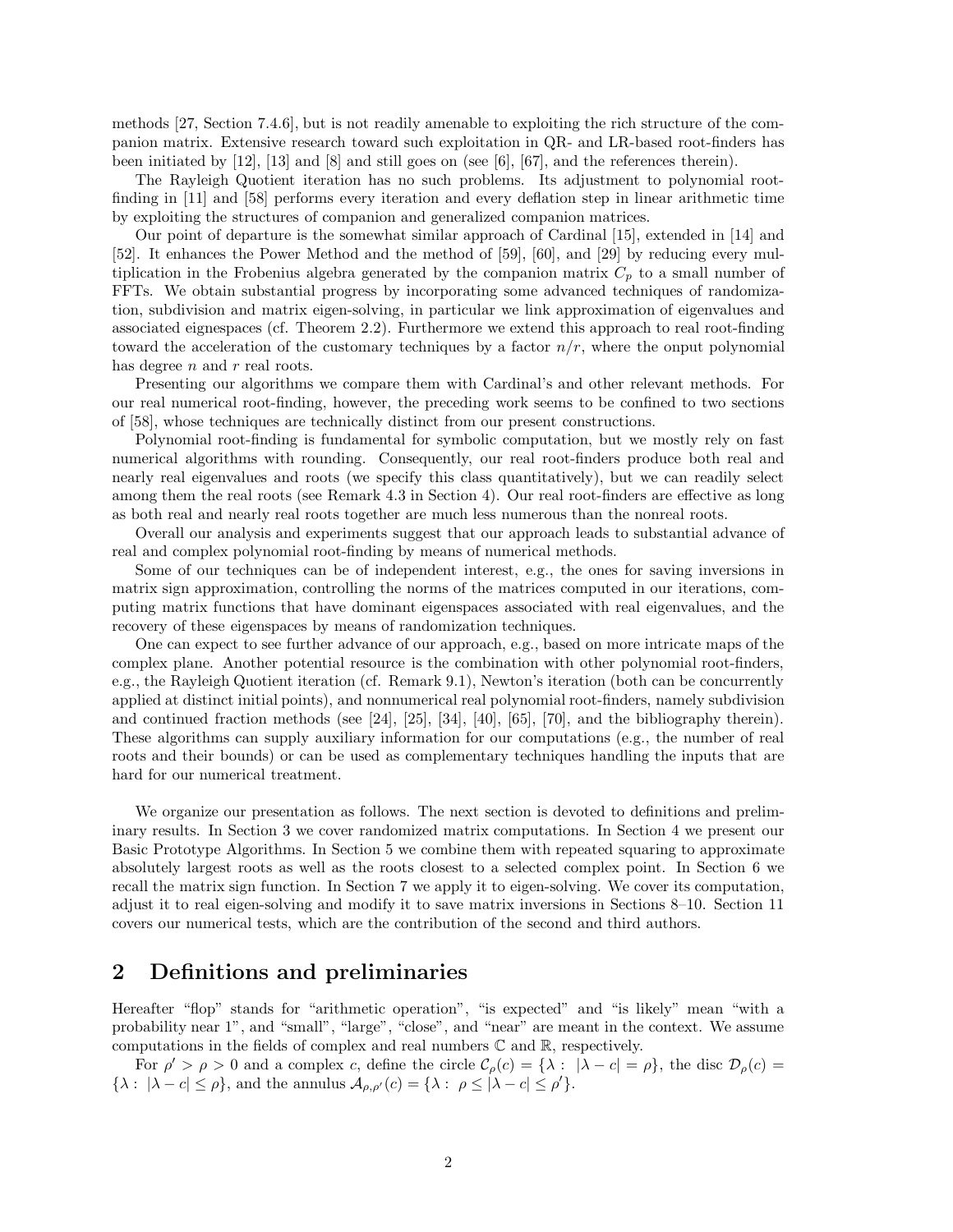**Matrix computations: fundamentals** [27], [62], [68].  $(B_j)_{j=1}^s = (B_1 \mid B_2 \mid \ldots \mid B_s)$  is the  $1 \times s$  block matrix with blocks  $B_1, B_2, \ldots, B_s$ . diag $(B_j)_{j=1}^s = \text{diag}(B_1, B_2, \ldots, B_s)$  is the  $s \times s$  block diagonal matrix with diagonal blocks  $B_1, B_2, \ldots, B_s$ .

 $I = I_n = (e_1 \mid e_2 \mid \dots \mid e_n)$  is the  $n \times n$  identity matrix with columns  $e_1, e_2, \dots, e_n$ .  $J = J_n =$  $(e_n | e_{n-1} | ... | e_1)$  is the  $n \times n$  reflection matrix,  $J^2 = I$ .  $O_{k,l}$  is the  $k \times l$  matrix filled with zeros. *M<sup>T</sup>* is the transpose of a matrix *M*.

 $\mathcal{R}(M)$  is the range of a matrix M, that is the linear space generated by its columns.  $\mathcal{N}(M)$  =  ${\bf v} : M{\bf v} = 0$  is its null space, rank $(M) = \dim(R(A))$ . A matrix of full column rank is a *matrix basis* of its range.

 $M^+$  is the Moore–Penrose pseudo inverse of *M* [27, Section 5.5.4]. An  $n \times m$  matrix  $X = M^{(I)}$ is a left (resp. right) inverse of an  $m \times n$  matrix  $\dot{M}$  if  $XM = I_n$  (resp. if  $MY = I_m$ ).  $M^+$  is an  $M^{(I)}$  for a matrix *M* of full rank;  $M^{(I)} = M^{-1}$  for a nonsingular matrix *M*.

We use the matrix norms  $|| \cdot ||_h$  for  $h = 1, 2, \infty$  and write  $|| \cdot || = || \cdot ||_2$ .

A matrix *U* is called *unitary*, *orthogonal* and *orthonormal* if  $U^T U = I$ .

**Theorem 2.1.** *[27, Theorem 5.2.2]. A matrix M of full column rank has unique QR factorization*  $M = QR$  where  $Q = Q(M)$  *is a unitary matrix and*  $R = R(M)$  *is a square upper triangular matrix with positive diagonal entries.*

**Matrix computations: eigenspaces and SVD** [27], [63], [68], [69], [7]. S is an *invariant subspace* or *eigenspace* of a square matrix *M* if  $M\mathcal{S} = \{M\mathbf{v} : \mathbf{v} \in \mathcal{S}\} \subseteq \mathcal{S}$ .

**Theorem 2.2.** [63, Theorem 4.1.2], [68, Section 6.1], [69, Section 2.1]. Let  $U \in \mathbb{C}^{n \times r}$  be a matrix *basis for an eigenspace*  $U$  *of a matrix*  $M \in \mathbb{C}^{n \times n}$ . Then the matrix  $L = U^{(I)}MU$  *is unique (that is independent of the choice of the left inverse*  $U^{(I)}$  and satisfies  $MU = UL$ .

The above pair  $\{L, \mathcal{U}\}\$ is an *eigenpair* of a matrix *M*, *L* is its *eigenblock* and  $\Phi$  is the *associated eigenspace* of *L* [63]. If  $L = \lambda I_n$ , then  $\{\lambda, \mathcal{U}\}\$ is also called an eigenpair of a matrix *M*, in this case  $\det(\lambda I - M) = 0$  and  $\mathcal{N}(M - \lambda I)$  is the eigenspace associated with the *eigenvalue*  $\lambda$  and made up of its *eigenvectors*.  $\Lambda(M)$  is the set of all eigenvalues of M, called its *spectrum*.  $\rho(M) = \max_{\lambda \in \Lambda(M)} |\lambda|$ is the *spectral radius* of *M*. Theorem 2.2 implies that  $\Lambda(L) \subseteq \Lambda(M)$ . For an eigenpair  $\{\lambda, \mathcal{U}\}\$  write  $\psi = \min |\lambda/\mu|$  over  $\lambda \in \Lambda(L)$  and  $\mu \in \Lambda(M) - \Lambda(L)$ ; call the eigenspace U dominant if  $\psi > 1$ , *dominated* if  $\psi < 1$ , *strongly dominant* if  $1/\psi \approx 0$ , and *strongly dominated* if  $\psi \approx 0$ .

A scalar  $\lambda$  is *nearly real* (within  $\epsilon > 0$ ) if  $|\Im(\lambda)| < \epsilon |\lambda|$ .

An *n* × *n* matrix *M* is called *diagonalizable or nondefective* if *SMS*−<sup>1</sup> is a diagonal matrix for some matrix *S*, e.g., if *M* has *n* distinct eigenvalues. A random real or complex perturbation makes the matrix diagonalizable with probability 1.

*In all our algorithms we assume diagonalizable input matrices.*

**Theorem 2.3.** *(See [30, Theorem 1.13 ].)*  $\Lambda(F(M)) = F(\Lambda(M))$  *for a square matrix M and a function*  $F(x)$  *defined on its spectrum. Furthermore*  $(F(\lambda), \mathcal{U})$  *is an eigenpair of*  $F(M)$  *if*  $M$  *is diagonalizable and has an eigenpair*  $(\lambda, \mathcal{U})$ *.* 

 $M = S_M \Sigma_M T_M^T$  is an *SVD* of an  $m \times n$  matrix M of a rank  $\rho$  provided  $S_M S_M^T = S_M^T S_M = I_m$ ,  $T_M T_M^T = T_M^T T_M = I_n, \Sigma_M = \text{diag}(\widehat{\Sigma}_M, O_{m-\rho,n-\rho}), \widehat{\Sigma}_M = \text{diag}(\sigma_j(M))_{j=1}^{\rho}, \sigma_j = \sigma_j(M) = \sigma_j(M^T)$ is the *j*th largest singular value of a matrix *M*, ans so  $S_M \in \mathbb{C}^{m \times m}$ ,  $T_M \in \mathbb{C}^{n \times n}$ ,  $\Sigma_M \in \mathbb{R}^{m \times n}$ , and *S<sup>M</sup>* and *T<sup>M</sup>* are real matrices if *M* is a real matrix. The singular values have the minimax property

$$
\sigma_j = \max_{\dim(\mathbb{S}) = j} \min_{\mathbf{x} \in \mathbb{S}, \; ||\mathbf{x}|| = 1} \; ||M\mathbf{x}||, \; j = 1, \dots, \rho,
$$
\n
$$
(2.1)
$$

where S denotes linear spaces [27, Theorem 8.6.1]. Note that  $\sigma_j^2$  is an eigenvalue of  $M^T M$ ,  $\sigma_1 = ||M||$ ,  $\sigma_{\rho} = 1/||M^+||$ , and  $\sigma_{j} = 0$  for  $j > \rho$ .

**Theorem 2.4.** *(Cf. [27, Corollary 8.6.3].) If*  $A_0$  *is a submatrix of a matrix*  $A$ *, then*  $\sigma_j(A) \geq \sigma_j(A_0)$ *for all j.*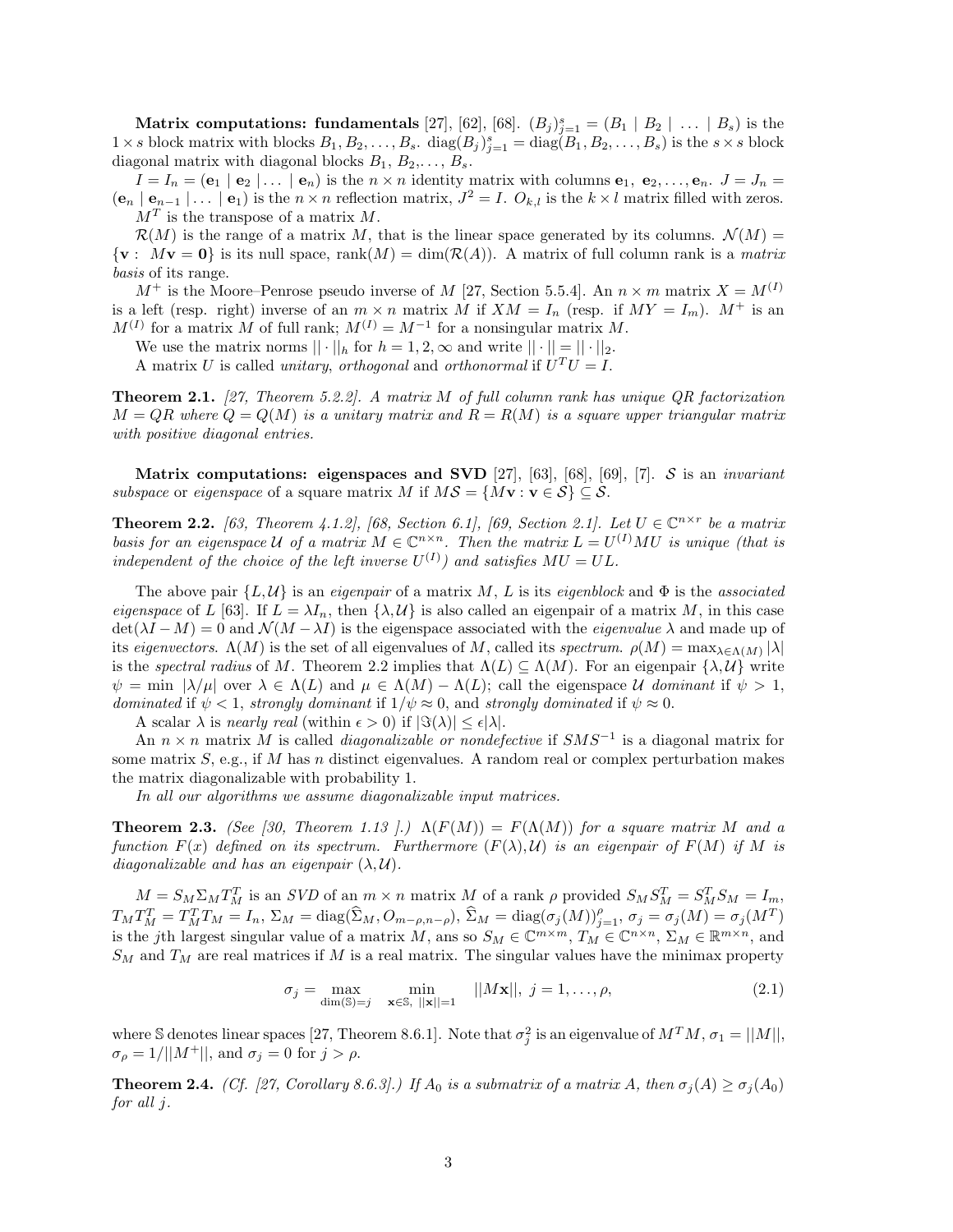Let  $\sigma_q > \sigma_{q+1}$ . Then  $q \leq \rho$  and the matrix  $T_{q,M} = T(I_q \mid O_{n-q,q})^T$  generates the right leading singular space  $\mathbb{T}_{q,M} = \mathcal{R}(T_{q,M})$  associated with the *q* largest singular values of the matrix *M*.

 $\kappa(M) = \frac{\sigma_1(M)}{\sigma_p(M)} = ||M|| \, ||M^+|| \geq 1$  is the condition number of a matrix *M* of a rank *ρ*. Such a matrix is *ill conditioned* if  $\sigma_1(M) \gg \sigma_\rho(M)$ ; otherwise *well conditioned.*  $\kappa(M) = ||M|| = ||M^+|| = 1$ for unitary matrices *M*.

A matrix *M* has *numerical rank*  $\rho$  if the ratio  $\frac{\sigma_1}{\sigma_\rho}$  is not large but if  $\frac{\sigma_\rho}{\sigma_{\rho+1}} \ll 1$ .

**Toeplitz matrices** [50, Ch. 2]. An  $m \times n$  Toeplitz matrix  $T = (t_{i-j})_{i,j=1}^{m,n}$  is defined by the  $m + n - 1$  entries of its first row and column; e.g.,

$$
T = (t_{i-j})_{i,j=1}^{n,n} = \begin{pmatrix} t_0 & t_{-1} & \cdots & t_{1-n} \\ t_1 & t_0 & \ddots & \vdots \\ \vdots & \ddots & \ddots & t_{-1} \\ t_{n-1} & \cdots & t_1 & t_0 \end{pmatrix}.
$$

**Polynomials and companion matrices.** Write

$$
p(x) = \sum_{i=0}^{n} p_i x^i = p_n \prod_{j=1}^{n} (x - \lambda_j),
$$
\n(2.2)

$$
p_{rev}(x) = x^n p(1/x) = \sum_{i=0}^n p_i x^{n-i} = p_n \prod_{j=1}^n (1 - x\lambda_j),
$$
\n(2.3)

 $p_{rev}(x)$  is the reverse polynomial of  $p(x)$ ,

$$
C_p = \begin{pmatrix} 0 & & & & -p_0/p_n \\ 1 & \ddots & & & & \\ & & -p_1/p_n & & \\ & & \ddots & & & \vdots \\ & & & \ddots & 0 & -p_{n-2}/p_n \\ & & & & 1 & -p_{n-1}/p_n \end{pmatrix}, \text{ for } \mathbf{p} = (p_j)_{j=0}^{n-1},
$$

and  $C_{p_{\text{rev}}} = JC_pJ$  are the  $n \times n$  companion matrices of the polynomials  $p(x) = \det(xI_n - C_p)$  and  $p_{rev}(x) = \det(xI_n - C_{p_{rev}})$ , respectively.

**Fact 2.1.** *(See [15] or [52].) The companion matrix*  $C_p \in \mathbb{C}^{n \times n}$  *of a polynomial*  $p(x)$  *of (2.2) generates an algebra* A *of matrices having structure of Toeplitz type. One needs O*(*n*) *flops for addition in* A,  $O(n \log n)$  *flops for multiplication in* A,  $O(n \log^2 n)$  *flops for inversion in* A, and *O*(*n* log *n*) *flops for multiplying a matrix from* A *by a square Toeplitz matrix.*

## **3 Ranks and condition numbers of random matrices**

### **3.1 Random variables and random matrices**

**Definition 3.1.**  $F_\gamma(y) = \text{Probability}\{\gamma \leq y\}$  for a real random variable  $\gamma$  is the cumulative distribution function (cdf) of  $\gamma$  evaluated at y.  $F_{g(\mu,\sigma)}(y) = \frac{1}{\sigma\sqrt{2\pi}} \int_{-\infty}^{y} \exp(-\frac{(x-\mu)^2}{2\sigma^2}) dx$  for a Gaussian *random variable*  $g(\mu, \sigma)$  *with a mean*  $\mu$  *and a positive variance*  $\sigma^2$ *, and so* 

 $\mu - 4\sigma \leq y \leq \mu + 4\sigma$  with a probability near one. (3.1)

**Definition 3.2.**  $\mathcal{G}^{m\times n}_{\mu,\sigma}$  *is the set of*  $m\times n$  Gaussian random matrices *having a mean*  $\mu$  *and a positive variance σ*<sup>2</sup>*, that is matrices filled with independent Gaussian random variables, all sharing these mean and variance. For*  $\mu = 0$  *and*  $\sigma^2 = 1$  *they are* standard Gaussian random matrices.  $\mathcal{T}_{\mu,\sigma}^{m \times n}$  *is the set*  $\mathcal{G}_{\mu,\sigma}^{m\times n}$  *restricted to Toeplitz matrices.* 

**Remark 3.1.** *With probability 1 matrices*  $G \in \mathcal{G}_{\mu,\sigma}^{m \times n}$  *and*  $T \in \mathcal{T}_{\mu,\sigma}^{m \times n}$  *have full rank (cf. [53]).*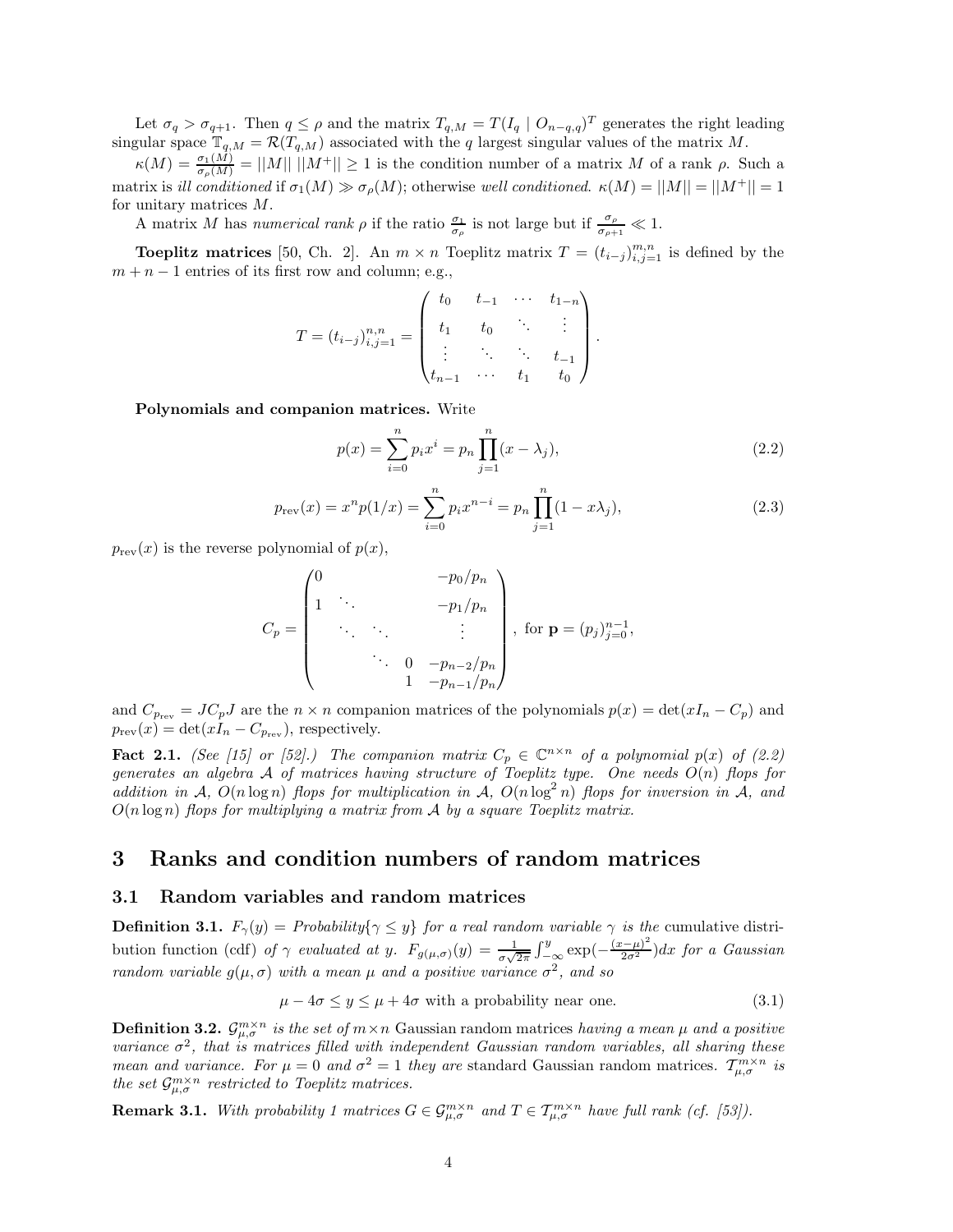#### **3.2 Condition numbers of random general and Toeplitz matrices**

Gaussian random matrices tend to be well conditioned [19], [22], [23], [17], and actually even the sum  $W + M$  for any  $W \in \mathbb{R}^{m \times n}$  and  $M \in \mathcal{G}_{\mu,\sigma}^{m \times n}$  is expected to be well conditioned unless the ratio  $\sigma/||W||$  is large or small [64]. Next we recall a relevant theorem from [64] for  $W = O$ . The norms of standard Gaussian random matrices *M* are readily bounded, and we only cover the estimates for the norms  $||M^+||$ .

**Theorem 3.1.** *Let*  $l = \min\{m, n\}$ *,*  $y \geq 0$ *,*  $M \in \mathcal{G}_{\mu,\sigma}^{m \times n}$ *. Then*  $M$  *has full rank with probability 1 and*  $F_{1/||M^+||}(y) \le 2.35 y$  $\sqrt{l}/\sigma$ , that is Probability $\{|M^+|| \geq 2.35x\sqrt{l}/\sigma\}$  $l/\sigma\} \leq 1/x$ *.* 

A Gaussian random Toeplitz matrix  $T_n = (t_{i-j})_{i,j=1}^n \in \mathcal{T}_{\mu,\sigma}^{n \times n}$  is nonsingular with probability 1, and next we recall probabilistic upper bound of [53] on the norm  $||T_n^{-1}||$  (cf. empirical data in [55, Table 1], [53]), which are readily extended in [53] to the estimates on the condition number  $\kappa(T_n) = ||T_n|| \, ||T_n^{-1}||$ . The estimates meet a research challenge from [64] and show that this number does not tend to grow exponentially in *n* as  $n \to \infty$ , in good accordance with our previous and present tests, whereas the opposit behavior has been proved in [10] for some large and important special classes of Toeplitz matrices.

**Theorem 3.2.** Given a matrix  $T_n = (t_{i-j})_{i,j=1}^n \in \mathcal{T}_{\mu,\sigma}^{n \times n}$ , assumed to be nonsingular (cf. Section 3.1), write  $p_1 = e_1^T T_n^{-1} e_1$ . Then  $F_{1/||p_1 T_n^{-1}||}(y) \le 2n\alpha\beta$  for two random variables  $\alpha$  and  $\beta$  such that

$$
F_{\alpha}(y) \le \sqrt{\frac{2n}{\pi}} \frac{y}{\sigma} \text{ and } F_{\beta}(y) \le \sqrt{\frac{2n}{\pi}} \frac{y}{\sigma} \text{ for } y \ge 0. \tag{3.2}
$$

Next we observe that  $p_1 = \left| \frac{\det T_n}{\det T_{n+1}} \right|$  and complement the latter estimate for the norm  $||p_1 T_n^{-1}||$ with the following upper bound on the geometric means of the ratios  $\left|\frac{\det T_{h+1}}{\det T_h}\right|$  for  $h = 1, \ldots, n-1$ .

**Theorem 3.3.** Let  $T_h \neq O$  denote  $h \times h$  matrices for  $h = 1, \ldots, n$  whose entries have absolute *values at most t for a fixed scalar or random variable t*, *e.g. for*  $t = ||T||$ *. Furthermore let*  $T_1 = (t)$ *.* Then the geometric mean  $(\prod_{h=1}^{n-1} |\frac{\det T_{h+1}}{\det T_h}|)^{1/(n-1)} = \frac{1}{t} |\det T_n|^{1/(n-1)}$  is at most  $n^{\frac{1}{2}(1+\frac{1}{n-1})}t$ .

*Proof.* The theorem follows from Hadamard's upper bound  $|\det M| \leq n^{n/2}t^n$ , which holds for any  $k \times k$  matrix  $M = (m_{i,j})_{i,j=1}^k$  with  $\max_{i,j=1}^k |m_{i,j}| \leq t$ . 口

The theorem says that the geometric mean of the ratios  $|\det T_{h+1}/\det T_h|$  for  $h = 1, \ldots, n-1$ is not greater than  $n^{0.5+\epsilon(k)}$  where  $\epsilon(n) \to 0$  as  $k \to \infty$ . Furthermore for  $T_n \in \mathcal{T}_{\mu,\sigma}^{n \times n}$  we can write  $t = ||T||$  and ready bound the cdf of t (cf.  $(3.1)$ ). By applying Theorem 2.4 we can extend the above results to the case of rectangular Toeplitz matrices.

#### **3.3 Condition numbers of randomized matrix products**

We wish to bound the condition number  $\kappa(MG) = ||MG|| \, ||(MG)^+||$  of the matrix products of fixed matrix *M* and Gaussian random matrix *G*. Since  $||MG|| \le ||M|| ||G||$ , we probabilistically estimate from below the smallest singular value of the product of fixed and random matrices.

**Theorem 3.4.** [54]. Suppose  $M \in \mathcal{G}_{\mu,\sigma}^{m \times n}$ ,  $r(M) = \text{rank}(M) \geq r$ ,  $G \in \mathcal{G}^{r \times m}$ . Then the matrix M *has full rank r with probability* 1 and  $F_{1/||(MG)^+||}(y) \leq 2.35y\sqrt{r(M)}/(\sigma_{r(M)}(M)\sigma)$ .

The theorem implies that  $\sigma_{rank(MG)} = 1/||(MG)^+|| \leq y$  with a probablilty of at most the order *y*, and so it is unlikely that multiplication by a square or rectangular Gaussian random matrix can dramatically decrease the smallest positive singular value of a matrix, although *UV* = *O* for some pairs of rectangular unitary matrices *U* and *V* .

**Remark 3.2.** *The results of the previous subsection bound*  $\kappa(G)$  *for*  $G \in T^{n \times r}$ *. Such a boind is necessary but not sufficient for proving the extension of Theorem 3.4 to the case of Toeplitz matrix G. Table 11.1, however, supports such an extension empirically.*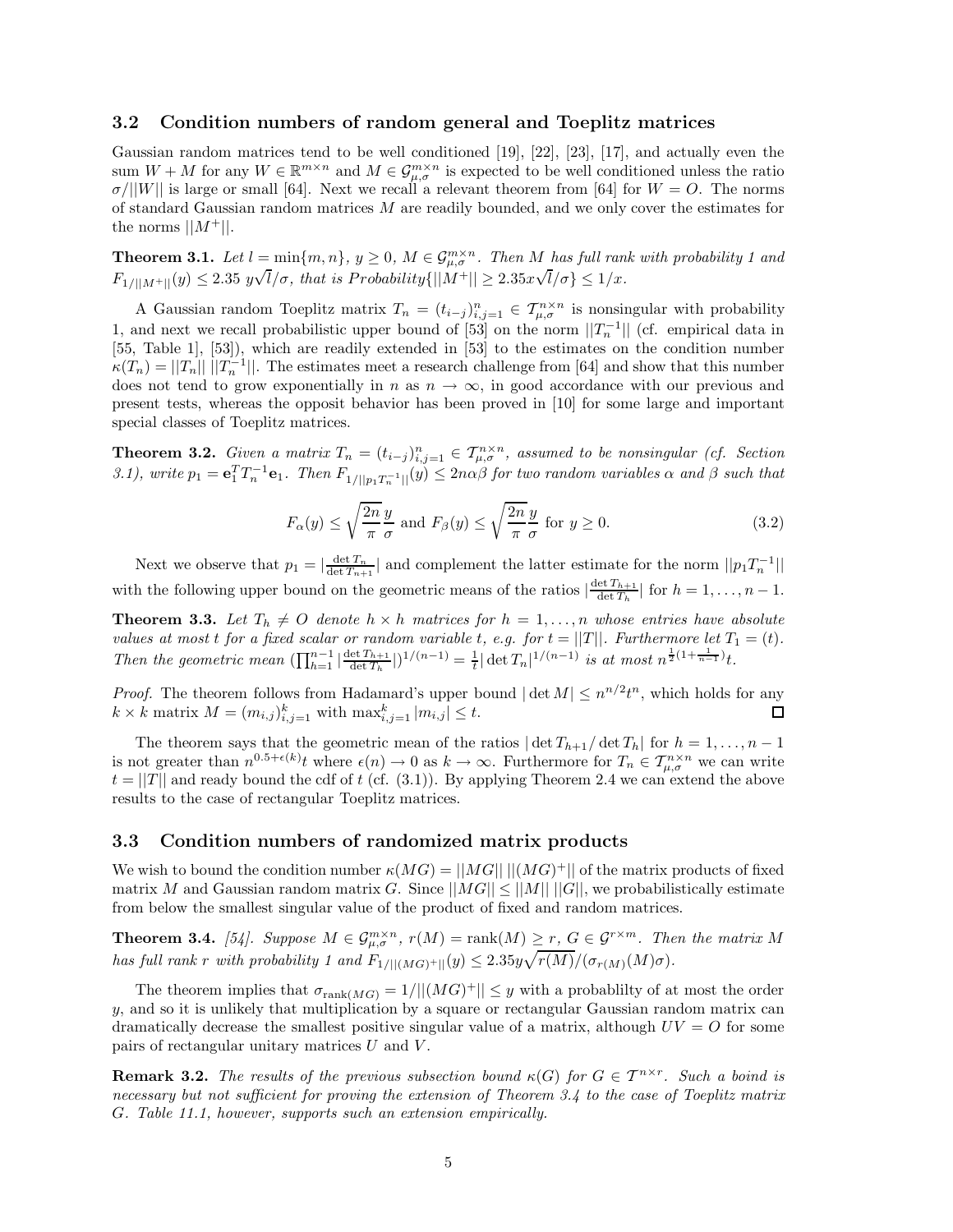## **4 The Basic Prototype Algorithms for approximating selected eigenvalues**

The following Prototype Algorithm employs Theorems 2.2 and 2.3 to approximate a specified set  $\widehat{\Lambda}$ of the eigenvalues of a matrix (e.g., its absolutely largest eigenvalue or the set of its real eigenvalues).

### **Proto-Algorithm 4.1. Reduction of the input size in eigen-solving for a subset of the spectrum.**

- INPUT: *a diagonalizable matrix*  $M \in \mathbb{R}^{n \times n}$  *and a property specifying a subset*  $\widehat{\Lambda}$  *of its unknown spectrum.*
- OUTPUT: *a pair of matrices*  $\{\widehat{L}, \widehat{U}\}$  *that closely approximates an eigenpair*  $\{L, \mathcal{U}\}$  *of M such that*  $\Lambda(L) = \widehat{\Lambda}$ .

COMPUTATIONS:

- *1. Compute a matrix function F*(*M*) *that has strongly dominant eigenspace* U*, shared with M.*
- 2. Compute and output a matrix  $\widehat{U}$  of full column rank whose range approximates the eigenspace  $U$ .
- *3. Compute the left inverse*  $\widehat{U}^{(I)}$ *.*
- 4. Compute and output the matrix  $\hat{L} = \hat{U}^{(I)}M\hat{U}$ .

At Stage 2 of the Prototype Algorithm one can apply rank revealing QR or LU factorization of the matrix  $F(M)$  [26], [31], [48] (see some other relevant techniques in [54] and [56]).

Given an upper bound  $r_{+}$  on the dimension r of the eigenspace  $\mathcal{U}$ , we can alternatively employ a randomized multiplier as follows (cf. [54], [56]).

#### **Proto-Algorithm 4.2. Randomized approximation of a dominant eigenspace.**

INPUT: *a positive integer*  $r_+$  *and a diagonalizable matrix*  $F \in \mathbb{R}^{n \times n}$  *that has numerical rank*  $n - r$ *and has strongly dominant eigenspace*  $U$  *of dimension*  $r > 0$  *for an unknown*  $r \leq r_+$ *.* 

OUTPUT: an  $n \times r$  matrix  $\widehat{U}$  such that  $\mathcal{R}(\widehat{U}) \approx \mathcal{U}$ .

COMPUTATIONS:

- *1. Compute the*  $n \times r_+$  *matrix*  $FG$  *for*  $G \in \mathcal{G}_{0,1}^{n \times r_+}$ *.*
- *2. Compute its rank revealing QR or LU factorization, which outputs its orthogonal matrix*  $basis \hat{U}$ .

The following observations support the Proto-Algorithm. Clearly, rank $(FG) = n - r$  with probability 1. Define the matrix *F* by zeroing the *r* smallest singular values of *F*. We have  $F \approx F$ because  $\sigma_{n-r+1}(F)$  is small; therefore  $\overline{F}G \approx FG$  and  $\mathcal{R}(F) \approx U$ . Deduce from Theorem 3.4 that  $\mathcal{R}(FG) \approx \mathcal{R}(F)$ . Finally combine the latter two relationships and obtain that  $\mathcal{R}(FG) \approx \mathcal{U}$ .

**Remark 4.1.** *If*  $F = F(C_p)$  *and the integer*  $r_+$  *is not small, we can choose matrix*  $G \in T^{n \times r_+}$ , *avoid computing rank revealing QR or LU factorization at Stage 2, and multiply F by G by using*  $O(n \log n)$  *flops (see Fact 2.1). In view of the results of Section 3.2 and Table 11.1 we can expect that this choice of the multiplier G still supports Proto-Algorithm 4.2.*

In some cases we naturally arrive at matrices  $\tilde{F}(M)$  having dominated (rather than dominant) eigenspaces U. If the matrix  $\tilde{F}(M)$  is nonsingular, then U is a dominant eigenspace of the matrix  $(F(M))^{-1}$ , and we can apply Stages 2–4 of Proto-Algorithm 4.1 to this eigenspace. Alternatively, we can employ the following variation of Proto-Algorithm 4.1.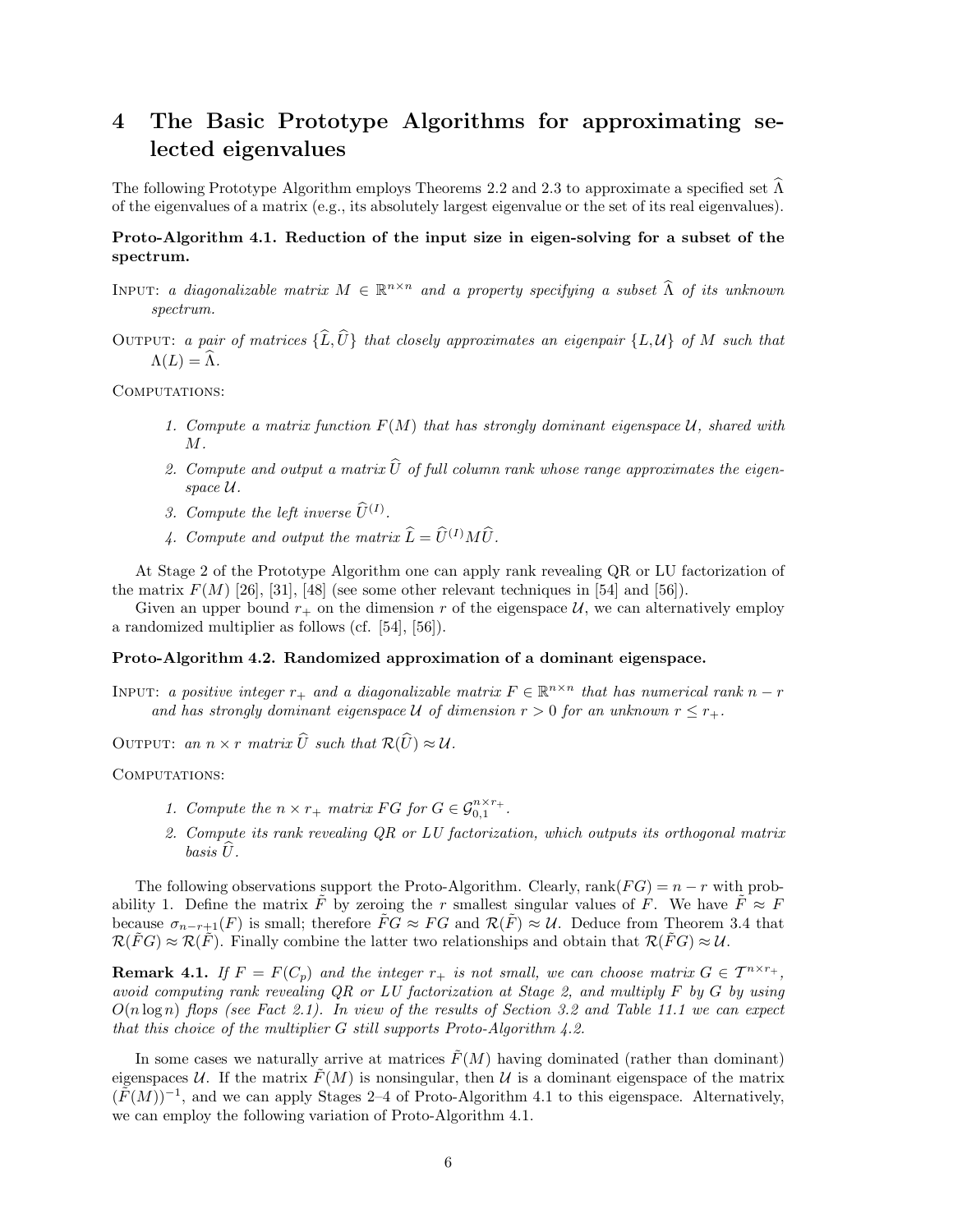**Proto-Algorithm 4.3. Dual reduction of input size in eigen-solving for a subset of the spectrum.**

Input**,** Output *and Stages 3 and 4 of* Computations *as in Proto-Algorithm 4.1.*

COMPUTATIONS:

- *1. Compute a matrix function*  $\tilde{F}(M)$  *that has strongly dominated eigenspace approximating* U*.*
- *2. Apply the Inverse Orthogonal Iteration [27, page 339] to the matrix F*˜(*M*) *to output a matrix*  $\hat{U}$  *of full column rank whose range approximates the eigenspace*  $U$ *. Output*  $\hat{L} = \hat{U}^{(I)} M \hat{U}$ .

**Remark 4.2.** *Seeking a single eigenvalue of M and having performed Stage 1 of Proto-Algorithm 4.1 (resp. 4.3), we can apply the Power (resp. Inverse Power) Method (cf. [27, Sections 7.3.1 and 7.6.1], [11]) to approximate an eigenvector* **v** *of the matrix F*(*M*) *in its dominant (resp. dominated) eigenspace* U*. This eigenvector is shared with M by virtue of Theorem 2.3, and we can approximate the associated eigenvalue of M by the Rayleigh quotient* **v***<sup>T</sup>M***v***/***v***<sup>T</sup>* **v** *or a simple quotient*  $\mathbf{v}^T M \mathbf{e}_j / \mathbf{v}^T \mathbf{e}_j$  for a fixed or random integer *j*,  $1 \leq j \leq n$ , in [11], [57] and [58]. We can employ *deflation or use other initial approximations (cf. our Section 8.3 and [33]) to approximate other eigenvalues of M.*

**Remark 4.3.** *In numerical implementation of the Proto-Algorithm one should compute a dominant (resp. dominated) eigenspace*  $U_+$  *of the matrix*  $F_+(M)$  *(resp.*  $\tilde{F}_+(M)$ *) such that*  $U_+ \supseteq U$  *and has a dimension*  $r_+ \geq r$ *. The output matrix*  $L_+$  *has size*  $r_+ \times r_+$  *and can share with M some extraneous*  $eigenvalues.$  E.g., in numerical real eigen-solving the eigenspace  $\mathcal{U}_+$  is associated with all real and *nearly real eigenvalues of M; having computed all eigenvalues of L*+*, we can readily select from them the real ones.*

In the next sections we describe some algorithms for computing matrix functions *F*(*M*) and  $F(M)$  at Stages 1 of Proto-Algorithms 4.1 and 4.3.

## **5 Repeated squaring**

Theorem 2.3 for  $F(M) = M^k$  implies that for a diagonalizable matrix M and sufficiently large integers k, the matrices  $M^k$  have dominant eigenspace  $\mathcal U$  associated with the set of the absolutely largest eigenvalues of *M*. For a fixed or random real or complex shift *s* we can write  $M_0 = M - sI$ and compute  $M_0^{2^h}$  in *h* squarings,

$$
M_{h+1} = a_h M_h^2, \ a_h \approx 1/||M_h||^2 \text{ for } h = 0, 1, ... \tag{5.1}
$$

Suppose  $M$  is a real diagonalizable matrix with simple eigenvalues and  $h$  is a reasonably large integer. Then with probability 1 the dominant eigenspace  $\mathcal U$  of  $M_h$  has dimension 1 for random nonreal shifts *s* and dimension 1 or 2 for a random real *s*. If the matrix *M* has the single absolutely largest eigenvalue of multiplicity *m* or has the cluster of *m* simple absolutely largest eigenvalues, then the associated eigenspace of dimension  $m$  is dominant for the matrix  $M_h$  and a reasonably large integer  $h$ . In these cases the dimension of the dominant eigenspace of the matrix  $M_h$  is equal to the numerical rank of this matrix.

For  $M = C_p$  we can follow [15] and apply the FFT-based algorithms that support Fact 2.1 to perform every squaring and every multiplication in  $O(n \log n)$  flops. The bottleneck is the recovery of the roots of  $p(x)$  at the end of the squaring process where  $|\lambda_i| \approx |\lambda_k|$  for  $j \neq k$ . [52] relieves some difficulties by employing approximations to the roots of  $p'(x)$ ,  $p''(x)$ , etc., but the techniques of [52] are still too close to the symbolic recovery methods of [15]. In contrast Proto-Algorithms 4.1 and 4.3 reduce the computations of the *r* eigenvalues of a selected subset of the spectrum  $\Lambda(M)$  to eigen-solving for the  $r \times r$  matrix  $L$ , which is simple for a small integer  $r$ .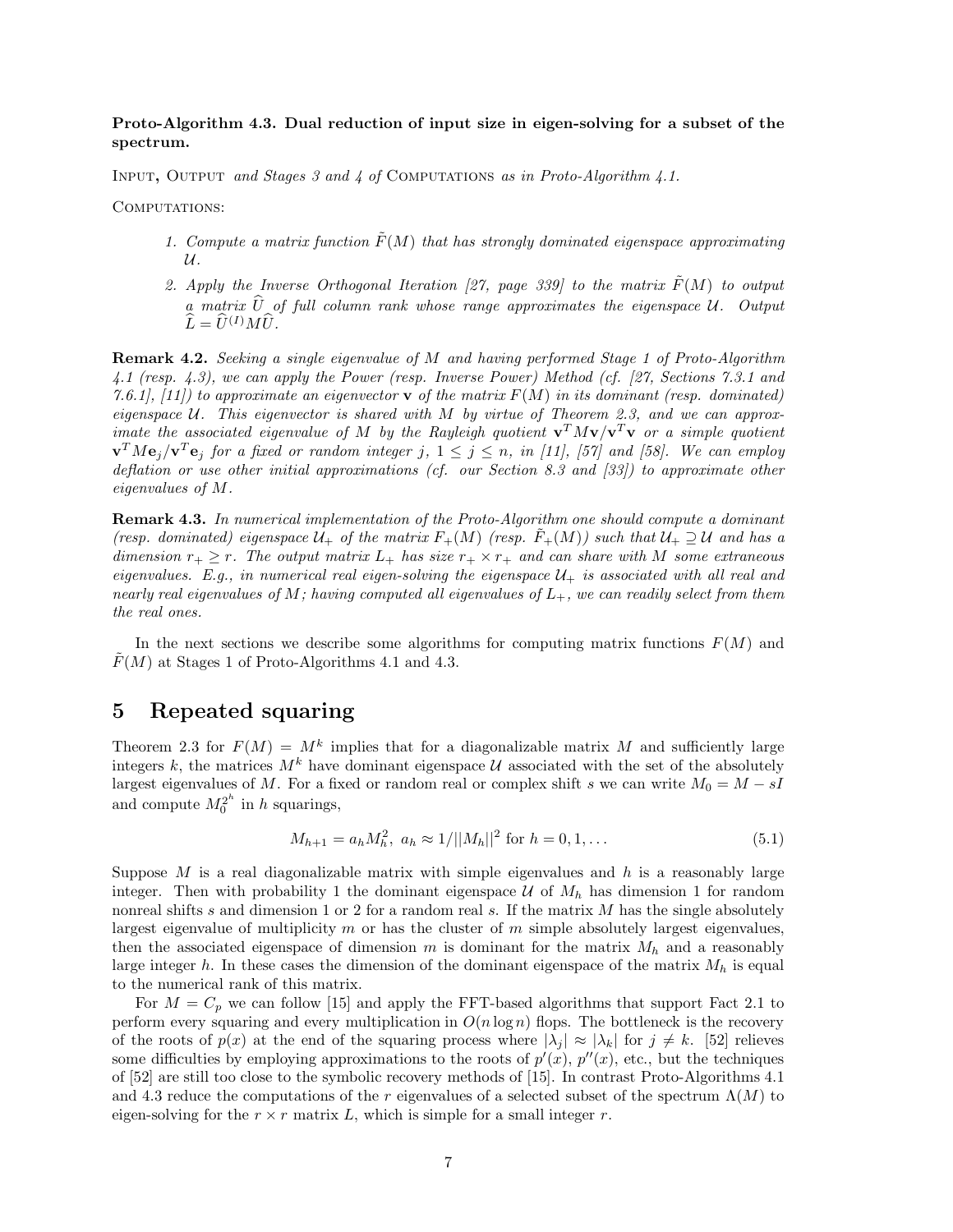Now replace  $M_0$  in (5.1) by  $M_0 = (M - \sigma I)^{-1}$  for a fixed complex  $\sigma$ . Then the dominant eigenspace of *M<sup>h</sup>* for large *h* is associated with the set of the eigenvalues of *M* that are the nearest to  $\sigma$ , e.g., the absolutely smallest eigenvalues where  $\sigma = 0$ . For  $M = C_p$  we can alternatively write  $M_0 = C_{p_{rev}(x-\sigma)}$  in (5.1).

## **6 Matrix sign function and dominant eigenspaces**

**Definition 6.1.** For two real numbers  $x \neq 0$  and y, the function  $\text{sign}(x + y\sqrt{-1})$  is equal to 1 if  $x > 0$  *and is equal to* −1 *if*  $x < 0$ *.* 

**Definition 6.2.** *(See [30].)* Let  $A = ZJZ^{-1}$  be a Jordan canonical decomposition of an  $n \times n$  *matrix A* where  $J = \text{diag}(J_-, J_+), J_-$  *is a*  $p \times p$  *matrix and all its p diagonal entries have negative real parts, whereas*  $J_+$  *is a*  $q \times q$  *matrix and all its q diagonal entries have positive real parts. Then*  $sign(A)$  = Z diag $(-I_p, I_q)Z^{-1}$ . Equivalently sign(A) =  $A(A^2)^{-1/2}$  or sign(A) =  $\frac{2}{\pi}A \int_0^{\infty} (t^2 I_n + A^2)^{-1} dt$ .

**Definition 6.3.** Assume the matrices  $A = ZJZ^{-1}$ ,  $J$ <sub>−</sub> and  $J$ <sub>+</sub> above, except that  $n = p + q + r$  and  $J = \text{diag}(J_-, J_0, J_+)$  *for a*  $r \times r$  *matrix*  $J_0$  *whose all*  $r$  *diagonal entries have real parts 0. Then fix some*  $r \times r$  *real diagonal matrix*  $D_r$ *, e.g.,*  $D_r = O_{r,r}$ *, and define a* generalized matrix sign function  $\lim_{x \to a} \int F(x, y) \, dy$  writing  $\operatorname{sign}(A) = Z \operatorname{diag}(-I_p, D_r \sqrt{-1}, I_q) Z^{-1}$ .

We have the following simple results.

**Theorem 6.1.** *Assume the generalized matrix sign function*  $\text{sign}(A)$  *defined for an*  $n \times n$  *matrix*  $A = ZJZ^{-1}$ . Then for some real  $r \times r$  diagonal matrix  $D_r$  we have

$$
I_n - \text{sign}(A) = Z^{-1} \text{ diag}(2I_p, I_r - D_r \sqrt{-1}, O_{q,q}) Z,
$$
  
\n
$$
I_n + \text{sign}(A) = Z^{-1} \text{ diag}(O_{p,p}, I_r + D_r \sqrt{-1}, 2I_q) Z,
$$
  
\n
$$
I_n - \text{sign}(A)^2 = Z^{-1} \text{ diag}(O_{p,p}, I_r + D_r^2, O_{q,q}) Z.
$$

**Corollary 6.1.** *Under the assumptions of Theorem 6.1 the matrix*  $I_n - \text{sign}(A)^2$  *has dominant eigenspace of dimension r associated with the eigenvalues of the matrix A that lie on the imaginary*  $axis \mathcal{IA} = {\lambda : \Re(\lambda) = 0}$ *, whereas the matrices*  $I_n - \text{sign}(A)$  *(resp.*  $I_n + \text{sign}(A)$ *) have dominant eigenspaces associated with the eigenvalues of A that either lie on the left (resp. right) of the axis IA or lie on this axis and have nonzero images in*  $I_n$  − sign(*A*) *(resp.*  $I_n$  + sign(*A*)*)*.

## **7 Eigen-solving via matrix sign computation**

Having the matrices *A* and  $F(A) = I_n - \text{sign}(A)^2$  available, we can apply Proto-Algorithm 4.1 to approximate the eigenvalues of  $A$  that lie on the axis  $I\mathcal{A}$ . In the next sections we devise real eigensolvers for a real  $n \times n$  matrix *M*, based on applying these techniques to the matrix  $A = M\sqrt{-1}$ . Likewise, having the matrices *A* and  $F(A) = I_n - sign(A)$  (resp.  $F(A) = I_n + sign(A)$ ) available, we can apply Proto-Algorithm 4.1 to approximate all eigenvalues of  $A$  that lie either on the axis  $I\mathcal{A}$  or on the left (resp. right) from it.

The computed square matrices *L* have dimensions  $p_+$  and  $q_+$ , respectively, where  $p \leq p_+ \leq p + r$ and  $q \leq q_+ \leq q + r$ . If  $M = C_p$  and if the integer  $p_+$  or  $q_+$  is large, we split out a high degree factor of the polynomial  $p(x)$ . This can lead to dramatic growth of the coefficients, e.g., in the case where we split the polynomial  $x^n + 1$  into the product of two high degree factors, such that all roots of one of them have positive real parts. The subdivision techniques (cf. [49]) based on the following simple fact, however, lead us to a universal remedy, unlike the limited remedies in [15].

**Fact 7.1.** *Suppose* U and V are two eigenspaces of A and  $\Lambda(U)$  and  $\Lambda(V)$  are the sets of the associated *eigenvalues. Then*  $\Lambda(U) \cap \Lambda(V)$  *is the set of the eigenvalues of A associated with the eigenspace*  $U \cap V$ *.*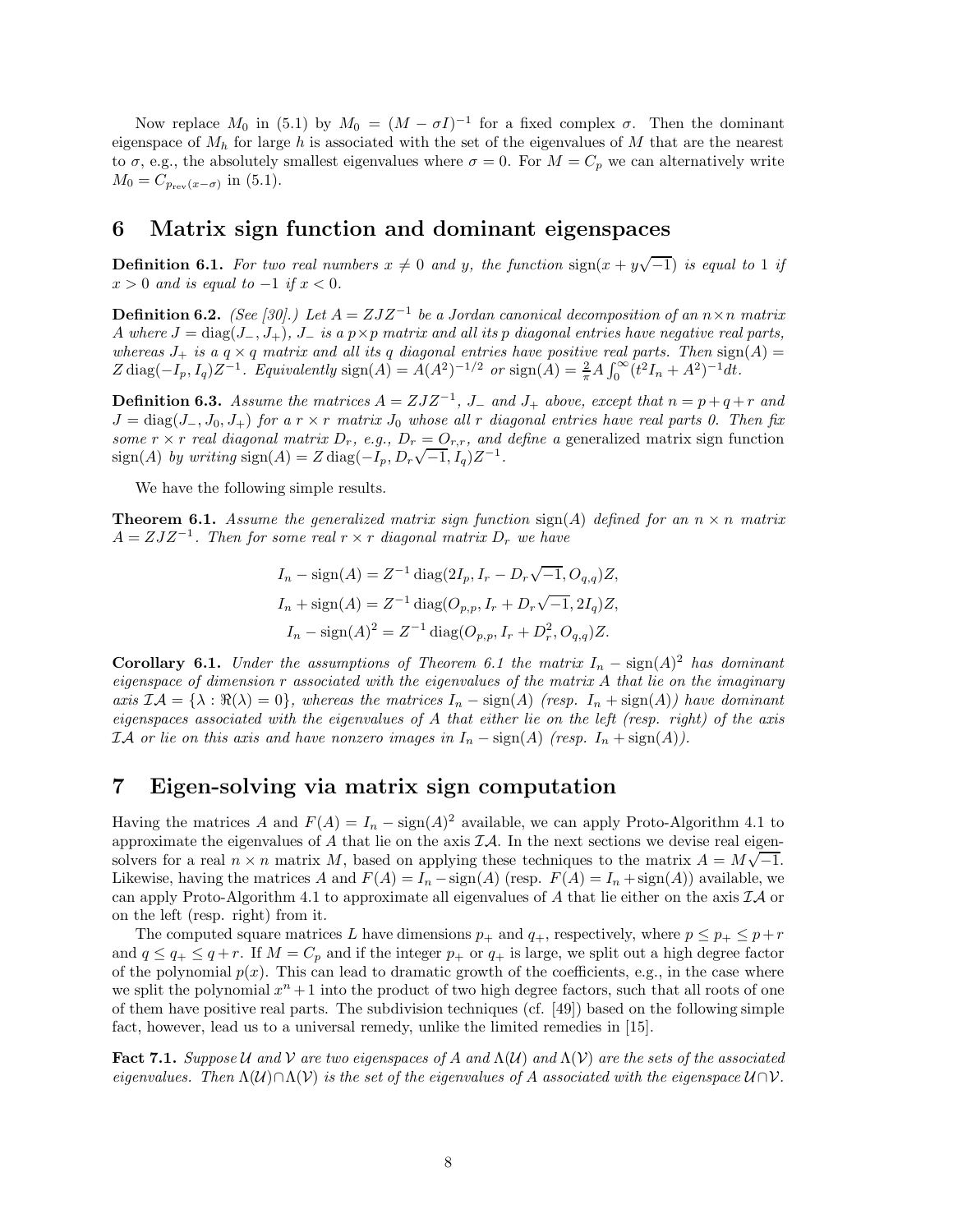By computing the matrix sign function of the matrices  $\alpha A - \sigma I$  for various selected pairs of complex scalars  $\alpha$  and  $\sigma$ , we can define the eigenspace of A associated with the eigenvalues lying in a selected region on the complex plane bounded by straight lines, e.g., in any fixed rectangle with four pairs  $\{\alpha, \sigma\}$  where  $\alpha$  equals 1 and  $\sqrt{-1}$  and  $\sigma = k2^l$  for proper integers k and l. By including matrix inversions into this game, we define the eigenvalue regions bounded by straight lines, their segments, circles and their arcs.

## **8 Computation of the matrix sign**

#### **8.1 Some known algorithms and their convergence**

[30, equations  $(6.17)-(6.20)$ ] define effective iterative algorithms for the square root function  $B^{1/2}$ : one can readily extend them to  $sign(A) = A(A^2)^{-1/2}$ . [30, Chapter 5] presents a number of effective algorithms devised directly for the matrix sign function. Among them we recall Newton's iteration

$$
N_0 = A, N_{i+1} = (N_i + N_i^{-1})/2, i = 0, 1, ...,
$$
\n(8.1)

based on the Möbius transform  $x \to (x + 1/x)/2$ , and the [2/0] Padé iteration

$$
N_0 = A, N_{i+1} = (15I_n - 10N_i^2 + 3N_i^4)N_i/8, i = 0, 1, ...
$$
\n(8.2)

Theorem 2.3 implies the following simple corollary.

**Corollary 8.1.** *Assume iterations (8.1) and (8.2) where neither of the matrices*  $N_i$  *is singular. Let*  $\lambda = \lambda^{(0)}$  *denote an eigenvalue of the matrix*  $N_0$  *and define* 

$$
\lambda^{(i+1)} = (\lambda^{(i)} + (\lambda^{(i)})^{-1})/2, \ i = 0, 1, ..., \tag{8.3}
$$

$$
\lambda^{(i+1)} = \lambda^{(i)} (15 - 10(\lambda^{(i)})^2 + 3(\lambda^{(i)})^4)/8, \ i = 0, 1, \dots
$$
\n(8.4)

*Then*  $\lambda^{(i)} \in \Lambda(N_i)$  *for*  $i = 1, 2, \ldots$  *provided the pairs*  $\{N_i, \lambda^{(i)}\}$  *are defined by the pairs of equations (8.1), (8.3) or (8.2), (8.4), respectively.*

**Corollary 8.2.** *In iterations (8.3) and (8.4) the images*  $\lambda^{(i)}$  *of an eigenvalue*  $\lambda$  *of the matrix*  $N_0$ *for all i lie on the imaginary axis*  $IA$  *if so does*  $\lambda$ *.* 

By virtue of the following theorems, the sequences  $\{\lambda^{(0)}, \lambda^{(1)}, \ldots\}$  defined by equations (8.3) and  $(8.4)$  converge to  $\pm 1$  exponentially fast right from the start. The convergence is quadratic for sequence (8.3) where  $\Re(\lambda) \neq 0$  and cubic for sequence (8.4) where  $|\lambda - \text{sign}(\lambda)| \leq 1/2$ .

**Theorem 8.1.** *(See [30], [14, page 500].) Write*  $\lambda = \lambda^{(0)}$ ,  $\delta = \text{sign}(\lambda)$  *and*  $\gamma = \left| \frac{\lambda - \delta}{\lambda + \delta} \right|$ *. Assume (8.3)* and  $\Re(\lambda) \neq 0$ . Then  $|\lambda^{(i)} - \delta| \leq \frac{2\gamma^{2^i}}{1 - \gamma^{2^i}}$  for  $i = 0, 1, \ldots$ .

**Theorem 8.2.** *Write*  $\delta_i = \text{sign}(\lambda^{(i)})$  *and*  $\gamma_i = |\lambda^{(i)} - \delta_i|$  *for*  $i = 0, 1, \ldots$  *Assume* (8.4) *and*  $\gamma_0 \leq 1/2$ *. Then*  $\gamma_i \leq \frac{32}{113} (\frac{113}{128})^{3^i}$  *for*  $i = 1, 2, ...$ 

*Proof.* We clarify the proof of [14, Proposition 4.1]. First verify that  $\gamma_{i+1} = \gamma_i^3 |3(\lambda^{(i)})^2 + 9\lambda^{(i)} + 8|/8$ and therefore  $\gamma_{i+1} \leq \frac{113}{32} \gamma_i^3$  for  $i = 0, 1, \ldots$  Now the claimed bounds follow by induction on *i* because  $\gamma_0 \leq 1/2$ . □

### **8.2 Variants for real eigen-solving**

As we mentioned we can reduce real eigen-solving for a real matrix *M* to matrix sign computation for  $A = M\sqrt{-1}$ , but next we substitute  $N_0 = M$  in lieu of  $N_0 = A$  into matrix sign iterations (8.1) and (8.2) and equilvalently rewrite them to avoid involving nonreal values,

$$
N_0 = M, N_{i+1} = 0.5(N_i - N_i^{-1}) \text{ for } i = 0, 1, ...,
$$
\n(8.5)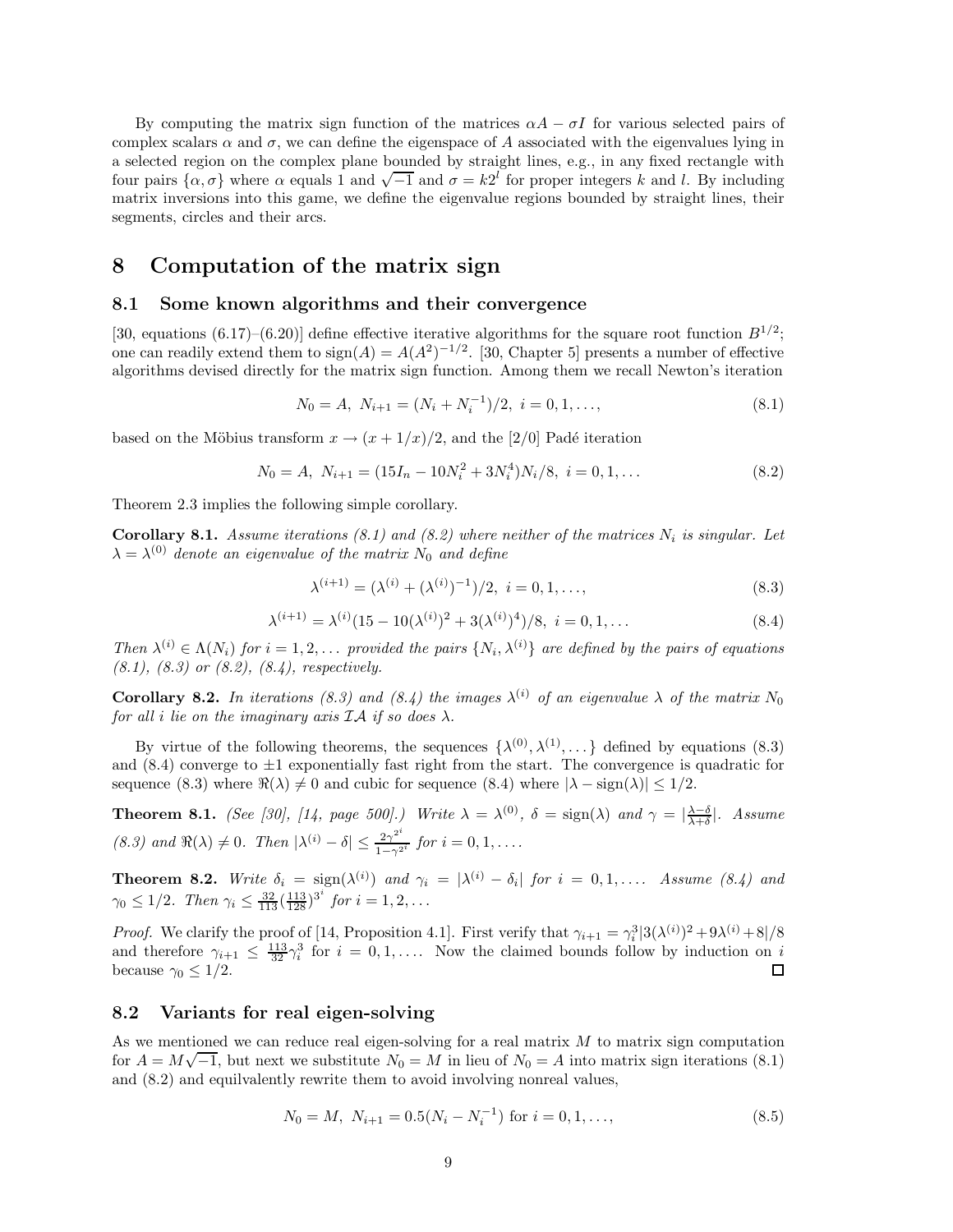$$
N_0 = M, N_{i+1} = -(3N_i^5 + 10N_i^3 + 15N_i)/8 \text{ for } i = 0, 1, ....
$$
\n(8.6)

The matrices  $N_i$  and the images  $\lambda^{(i)}$  of every real eigenvalue  $\lambda$  of M are real for all *i*, whereas the results of Theorems 8.1 and 8.2 are immediately extended. The images of every nonreal *λ* converge to sign( $\Im(\lambda)$ ) $\sqrt{-1}$  quadratically under (8.5) if  $\Re(\lambda) \neq 0$  and cubically under (8.6) if  $\lambda \in$  $\mathcal{D}_{1/2}(\text{sign}(\Im(\lambda))\sqrt{-1}).$ 

Under the maps  $M \to I_n + N_i^2$  for  $N_i$  in the above iterations, the images  $1 + (\lambda^{(i)})^2$  of nonreal eigenvalues  $\lambda$  of *M* in the respective basins of convergence converge to 0, whereas for real  $\lambda$  the images are real and are at least 1 for all *i*. Thus for sufficiently large integers *i* we yield strong domination of the eigenspace of *N<sup>i</sup>* associated with the images of real eigenvalues of *M*.

#### **8.3 Newton's iteration with shifts for real matrix sign function**

Iteration  $(8.5)$  fails where for some *i* the matrix  $N_i$  is singular or nearly singular, that is has eigenvalue 0 or near 0, but then we can approximate this eigenvalue by applying the Rayleigh Quotient Iteration [27, Section 8.2.3], [11] or the Inverse Orthogonal Iteration [27, page 339].

If we seek other real eigenvalues as well, we can deflate the matrix *M* and apply Proto-Algorithm 4.1 to the resulting matrix of a smaller size. Alternatively we can apply it to the matrix  $N_i + \rho_i I_n$ for a shift  $\rho_i$  randomly generated in the range  $-r \leq \rho_i \leq r$  for a positive *r*. We choose *r* reasonably small and then can expect that we will both avoid degeneracy and, by virtue of Theorems 6.1 and 8.2, have the images of all nonreal eigenvalues of *M* still rapidly converging to a small neighborhood  $\infty$ , have the images of an nonreal eigenvalues of *M* still rapidly converging to a small of the points  $\pm \sqrt{-1}$ , thus ensuring their isolation from the images of real eigenvalues.

### **8.4** Controlling the norms in the [2/0] Padé iterations

We have no singularity problem with iteration  $(8.6)$ , but have numerical problems where the norms  $||N_i||$  grow large. If the nonreal eigenvalues of the matrix  $N_0$  lie in the two discs  $\mathcal{D}_{1/2}(\pm\sqrt{-1})$ , then their images also stay there by virtue of extension of Theorem 8.2, and then the norms  $||N_i||$  can be large only where some real eigenvalues of the matrices  $N_i$  are absolutely large.

Now suppose the nonreal eigenvalues of *M* have been mapped into the two discs  $\mathcal{D}_{y_i}(\pm \sqrt{-1})$  for Now suppose the nonreal eigenvalues of *M* have been mapped into the two discs  $\mathcal{D}_{y_i}(\pm \sqrt{-1})$  for Now suppose the homean eigenvalues of *M* have been mapped into the two discs  $D_{y_i}(\pm \sqrt{-1})$  for  $0 < y_i < 0.1$ . (One or two steps (8.6) move every  $\mu \in \mathcal{D}_{1/2}(\pm \sqrt{-1})$  into the discs  $\mathcal{D}_{y_i}(\pm \sqrt{-1})$ , cf. Theorem 8.2.) Then the transformation  $N_i \to N_i(N_i^2 + 2I_n)^{-1}$  confronts excessive norm growth by Theorem 8.2.) Then the transformation  $N_i \to N_i (N_i + 2I_n)$  controllis excessive horm growth by mapping all real eigenvalues of  $N_i$  into the range  $[-\frac{1}{4}\sqrt{2}, \frac{1}{4}\sqrt{2}]$  and mapping all nonreal eigenvalues the plus and the discs  $\mathcal{D}_{w_i}(\pm \sqrt{-1})$  for  $w_i \leq \frac{1+y_i}{1-2y_i-y_i^2}$ . E.g.,  $w_i < 0.4$  for  $y_i = 0.1$ , whereas  $w_i < 0.17$ for  $y_i = 0.05$ , and then single step  $(8.6)$  would more than compensate for such a minor dilation of for  $y_i = 0.05$ , and then single step (8.0)<br>the discs  $\mathcal{D}_{y_i}(\pm \sqrt{-1})$  (see Theorem 8.2).

## **9 Modifications with fewer matrix inversions**

We should apply iteration  $(8.6)$  rather than  $(8.5)$  to exploit its cubic convergence and to avoid matrix inversions as soon as the images of the targited eigenvalues  $\lambda$  of  $M$  have been moved into the discs D<sub>1/2</sub>( $\pm\sqrt{-1}$ ). Our goal is to achieve this in fewer steps (8.5) based on nonreal computations and repeated squaring  $(5.1)$  for appropriate matrices  $M_0$ .

### **9.1 Mapping the real line onto unit circle and repeated squaring**

Next we incorporate repeated squaring of a matrix between its back and forth transforms defined by the maps of the complex plane  $\mu \to \lambda$  and  $\lambda \to \mu$  below.

**Fact 9.1.** *Write*  $\lambda = u + v\sqrt{-1}$ *,* 

$$
\mu = (a\lambda + \sqrt{-1})(a\lambda - \sqrt{-1})^{-1}, \ \beta_k = \frac{\sqrt{-1}(\mu^k + 1)}{a(\mu^k - 1)}
$$
(9.1)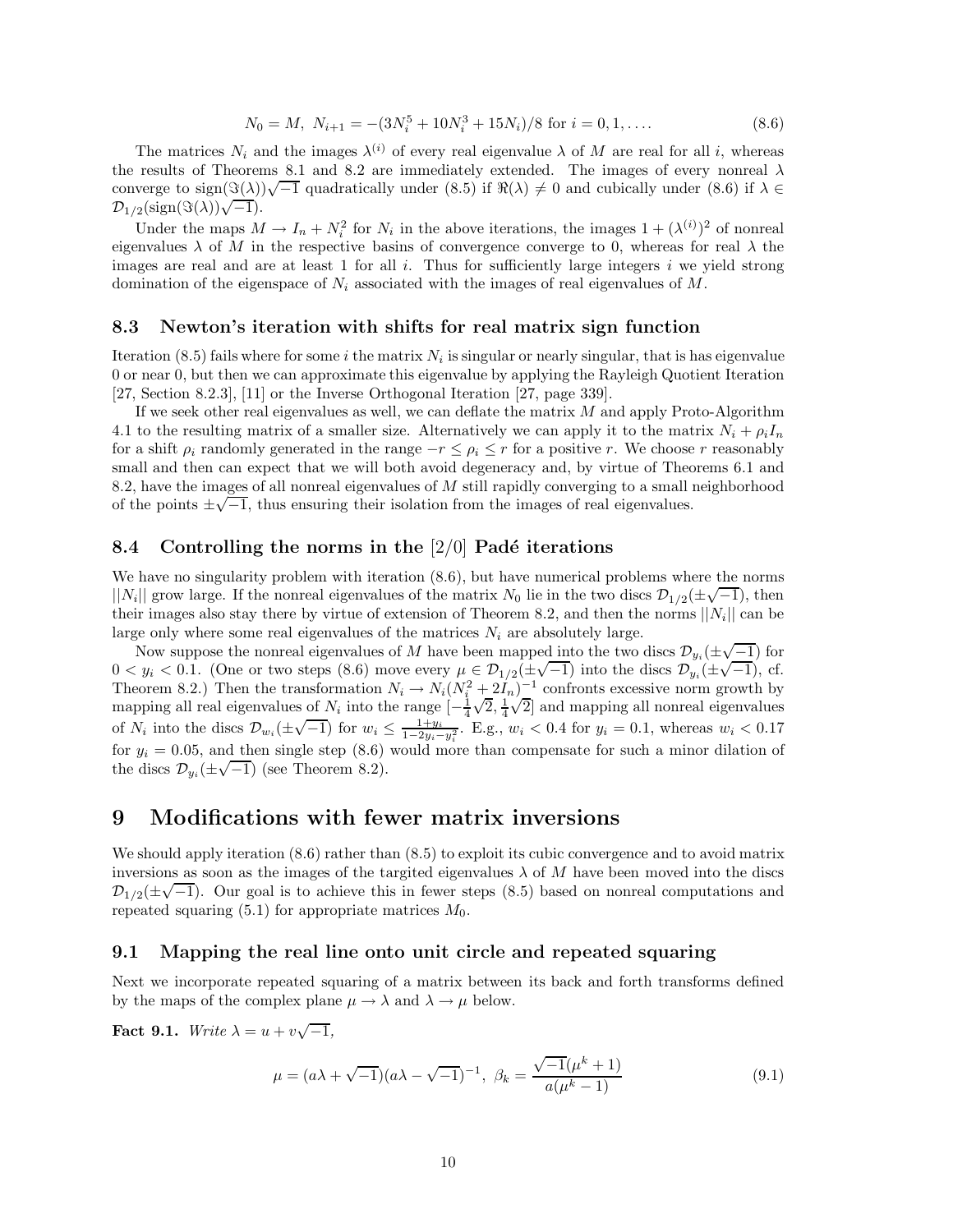*for a positive integer k* and a real  $a \neq 0$  (one can simply choose  $a = 1$ , but other choices can be more *effective). Then*

(a) 
$$
\lambda = \frac{\sqrt{-1}(\mu + 1)}{a(\mu - 1)},
$$

(b) 
$$
\mu = \frac{n(\lambda)}{d(\lambda)} \text{ for } n(\lambda) = u^2 + v^2 - a^2 = 2au\sqrt{-1} \text{ and } d(\lambda) = u^2 + (v - a)^2)^2, \text{ and consequently}
$$

(c) 
$$
|\mu|^2 = \frac{u^2 + (v+a)^2}{u^2 + (v-a)^2} = 1 + \frac{4av}{u^2 + (v-a)^2},
$$

(d)  $|\mu| = 1$  if and only if  $\lambda$  is real.

*Furthermore*

(e) 
$$
\beta_k = \frac{n_k(\lambda)}{d_k(\lambda)} \quad \text{for} \quad n_k(\lambda) = \sum_{g=0}^{\lfloor k/2 \rfloor} (-1)^g \binom{k}{2g} (a\lambda)^{k-2g} \quad \text{and}
$$

$$
d_k(\lambda) = a \sum_{g=0}^{\lfloor k/2 \rfloor} (-1)^{g+1} \binom{k}{2g+1} (a\lambda)^{h-2g-1}.
$$

Fact 9.1 implies that the transform  $\lambda \to \mu$  maps the real line onto the unit circle  $\mathcal{C}_1 = {\mu : |\mu|}$ 1}, whereas the transform  $\lambda \to \beta_k$  maps the real line into itself. Clearly, powering of  $\mu$  keeps the unit circle  $C_1$  in place, whereas the values  $|\mu|^k$  converge to 0 for  $|\mu| < 1$  and to  $+\infty$  for  $|\mu| > 1$  as  $k \to \infty$ ; thus for large *k* the transform  $\lambda \to \beta_k$  isolates the images of the sets of real and nonreal values  $\lambda$  from one another.

**Corollary 9.1.** *Suppose that an*  $n \times n$  *matrix M has exactly s eigenpairs*  $\{\lambda_j, \mathcal{U}_j\}$ *,*  $j = 1, \ldots, s$ *,* **Coronary 9.1.** Suppose that an  $n \times n$  matrix  $M$  has exactly s eigenpairs  $\{\lambda_j, \lambda_j\}$ , and does not have eigenvalues  $\pm \sqrt{-1}/a$ . By extending the equations of Fact 9.1, write

$$
P = (aM + I_n \sqrt{-1})(aM - I_n \sqrt{-1})^{-1},
$$
\n(9.2)

$$
M_k = \frac{\sqrt{-1}}{a} (P^k + 1)(P^k - 1)^{-1},
$$
  
\n
$$
\mu_j = (a\lambda_j + \sqrt{-1})(a\lambda_j - \sqrt{-1})^{-1},
$$
\n(9.3)

$$
\beta_{j,k} = \frac{n(\lambda_{j,k})}{d(\lambda_{j,k})}, \quad n(\lambda_{j,k}) = \sum_{g=0}^{\lfloor k/2 \rfloor} (-1)^g \binom{k}{2g} (a\lambda_j)^{k-2g},
$$

$$
d(\lambda_{j,k}) = a \sum_{g=0}^{\lfloor k/2 \rfloor} (-1)^{g+1} \binom{k}{2g+1} (a\lambda_j)^{k-2g-1},
$$

*j* = 1,...,s. (In particular  $M_1 = M$ , whereas  $2M_2 = M - (aM)^{-1}$ .) Then  $M_k = n_k(M)(d_k(M))^{-1}$ *where*

$$
n_k(M) = \sum_{g=0}^{\lfloor k/2 \rfloor} (-1)^g \binom{k}{2g} (aM)^{k-2g},
$$
  

$$
d_k(M) = a \sum_{g=0}^{\lfloor k/2 \rfloor} (-1)^{g+1} \binom{k}{2g+1} (aM)^{h-2g-1},
$$

*and the matrices*  $M_k$  *have the eigenpairs*  $\{\{\beta_{j,k}, \mathcal{U}_j\}, \ j = 1, \ldots, s\}$  *where*  $\beta_{j,k}$  *are real if*  $\lambda_j$  *is real,*  $|\beta_{j,k}| + 1/|\beta_{j,k}| \to \infty$  *as*  $k \to \infty$  *unless*  $\lambda_j$  *is real.*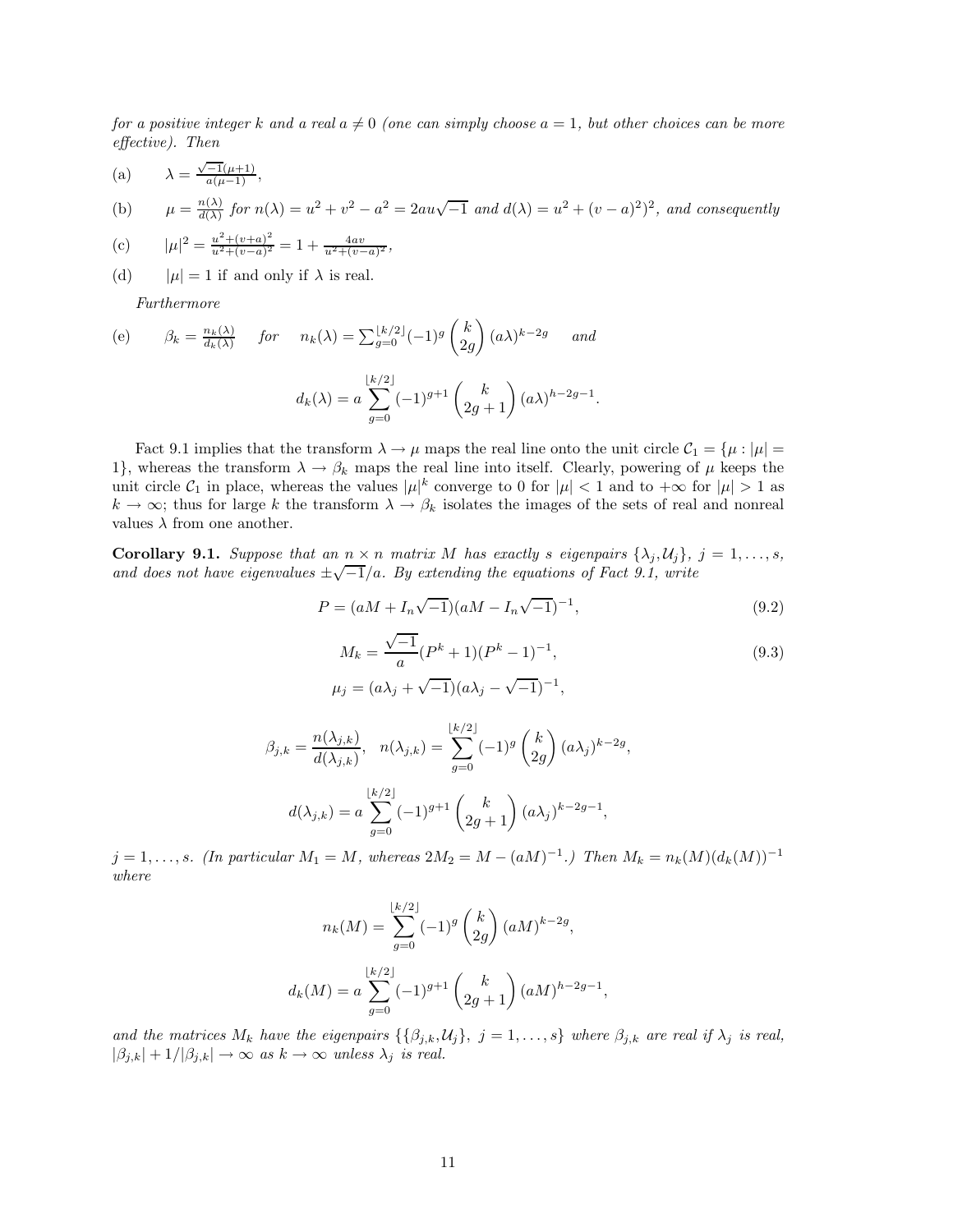The corollary implies that for sufficiently large integers *k* we can set  $F(M) = M_k$  in Proto-Algorithm 4.1.

We can apply repeated squaring to compute high powers  $P^k$ . In numerical implementation we should avoid involving large norms ||*Pk*||*q*. We can readily estimate them based on the Power Method [3], [18]. Also note that  $(\rho(P))^k = \rho(P^k) \leq ||P^k||_q \leq ||P||_q^k$  for the spectral radii  $\rho(P)$  and  $\rho(P^k)$ ,  $q = 1, 2, \infty$  and all *k* (cf. [63, Theorems 1.2.7 and 1.2.9]).

Below is a prototype algorithm that implements this approach by using only two matrix inversions; this is much less than in iteration (8.5). The algorithm works for a large class of inputs *M*although it fails for harder inputs *M*, which have many real and nearly real eigenvalues, and also other nonreal eigenvalues. The heuristic choice

$$
v = 0, w = 1, t \approx -\Re(\text{trace}(M)), a = \frac{t}{n}, \text{ and } \widehat{M} = M + tI_n
$$
 (9.4)

tends to push the values  $|\mu|$  away from 1 on the average input although can strongly push such a value toward 1 for the worst case input.

### **Proto-Algorithm 9.1. Mapping the real line onto the unit circle and repeated squaring** *(cf. Remark 9.1).*

- Input: *a real n*×*n matrix M, whose real and nearly real eigenvalues are associated with an unknown eigenspace*  $U_+$  *having an unknown dimension*  $r_+ \ll n$ *.*
- OUTPUT: *FAILURE* or a matrix  $\widehat{U}$  such that  $\mathcal{R}(\widehat{U}) \approx \mathcal{U}_{+}$ .
- **INITIALIZATION:** Fix sufficiently large tolerances  $τ$  and  $h_+$ , fix real  $a, t, v$ , and  $w$  and matrix  $M$  of *(9.4).*

COMPUTATIONS:

- *1. Compute the matrices*  $P = (a\widehat{M} + I_n\sqrt{-1})(a\widehat{M} I_n\sqrt{-1})^{-1}$  (*cf. Corollary 9.1)* and  $P^{2g}$  $for \, g = 1, 2, \ldots, h+1 \, until \, ||P^{2^{h+1}}||_q > \tau \, for \, a \, fixed \, q \, (e.g., \, for \, q = 1 \, or \, q = \infty) \, or \, until \,$  $h \geq h_+$ .
- 2. Compute matrix  $M_k$  of Corollary 9.1 for  $k = 2^{h_+}$ .
- *3. Apply Proto-Algorithm 4.2 to the matrix*  $F = M_k$  *and the integer*  $r = n$  *to output an*  $n \times r$  *matrix basis for the strongly dominant eigenspace*  $\widehat{U}$  *of*  $F$ *.*
- 4. Output FAILURE if Proto-Algorithm 4.2 fails, which would mean that the matrix  $F = M_k$ *has no strongly dominant eigenspace of dimension*  $r_{+} < n$ .

One can modify Stage 4 to compute an integer  $h_{+}$  iteratively, according to a fixed policy: one can begin with a small  $h_{+}$ , then increase it and reapply the algorithm if the computations fail (see Stage 4 and see further variations in Sections 9.2 and 10).

**Remark 9.1.** (a) One can extend Stage 2 by setting  $N_0 = M_k$  and applying iteration (8.6). In this *case cubic convergence would be exploited and we could proceed with smaller values of*  $h_{+}$ .

*(b) In another variant one computes the matrix P<sup>s</sup> for a sufficiently large integer s to ensure isolation of the images of real and nearly real eigenvalues of M from the images of its other eigenvalues and then applies the Rayleigh Quotient Iteration to this matrix at sufficiently many points of the unit circle*  $C_1(0)$ *.* 

### **9.2 Further variations of matrix sign iterations**

Let us comment on some promising variations of the matrix sign iteration.

1. We first examine how the map  $M \to P$  for the matrices M and P of Corollary 9.1 transforms the basin of convergence of iteration (8.6), given by the discs  $\mathcal{D}_{1/2}(\pm\sqrt{-1})$ . We observe that their complement is mapped into the annulus  $A_{1/5,5}(0) = \{x : 1/5 \leq |x| \leq 5\}$ . Conversely, suppose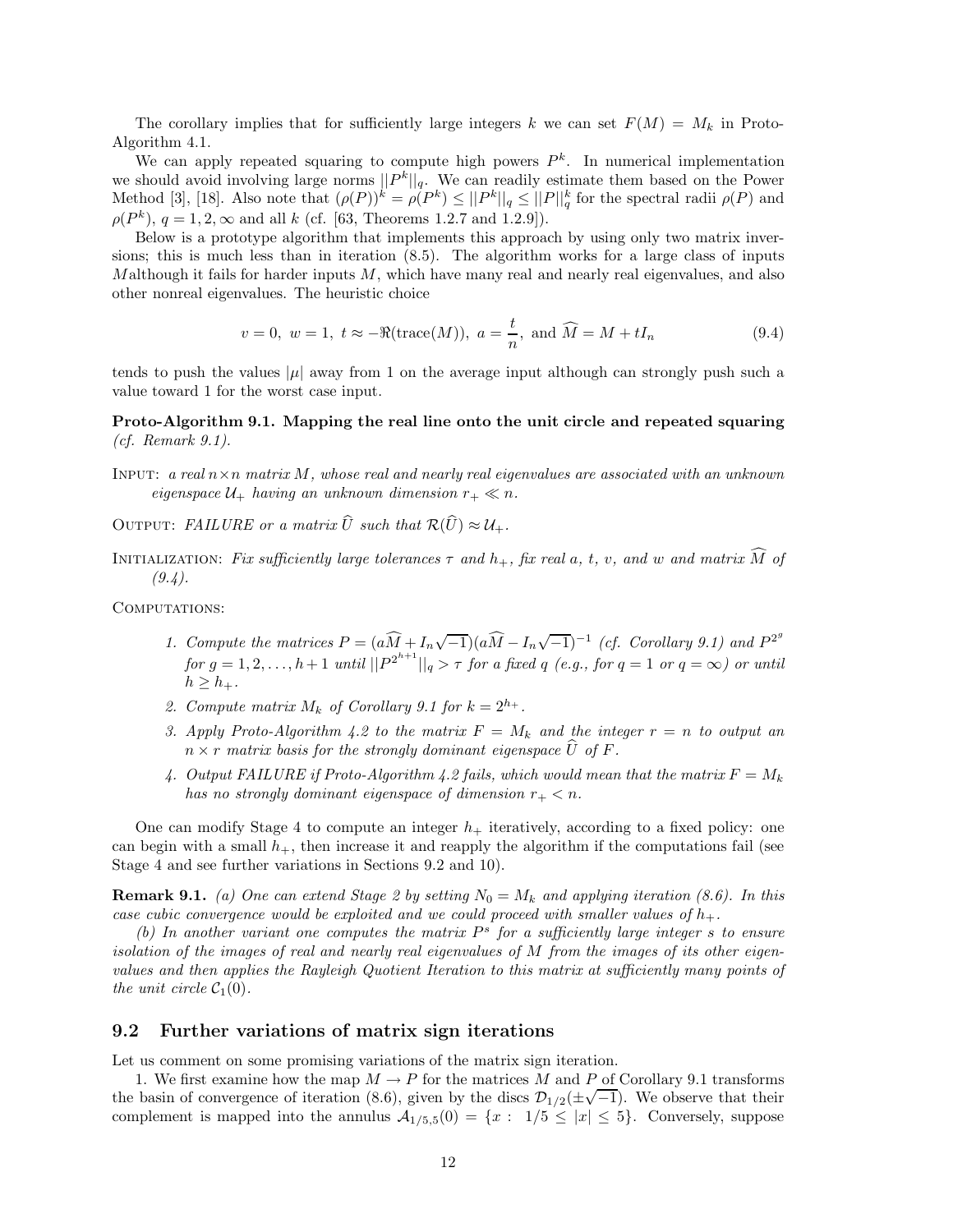that under the map  $M \to P^k$  the images of all nonreal eigenvalues of M lie outside this annulus, then iteration (8.6) cubically converges when it is applied to the matrix  $M_k$  of Corollary 9.1. We can estimate the integer *k* supporting the cubic convergence if we know the absolute values of all eigenvalues of the matrix *P*, that is, their distances from the origin. By virtue of part (d) of Fact 9.1 the distance is 1 if and only if an eigenvalue of *P* is the image of a real eigenvalue of *M*. For a large class of matrices *M* we can readily estimate the absolute values of the eigenvalues of the matrix *P* by using Gerschgörin discs  $[27, \text{page } 320]$ ,  $[63, \text{page } 39]$ .

2. Next we recall some relevant techniques used for polynomial root-finding. Suppose that we are given the coefficients of the characteristic polynomial  $c_P(x) = \det(xI_n - P)$ . Then we can approximate all these values with relative errors of at most  $1\%$  by using  $O(n \log n)$  flops (see the effective techniques of  $[4]$ ,  $[9]$ ,  $[49]$ ,  $[51]$ ,  $[61]$ ). Furthermore we can apply our algorithms to the companion matrix *P* to compute its eigenvalues  $\mu$  lying on the unit circle  $C_1$ , and then recover the real eigenvalues  $\lambda = \frac{\sqrt{-1}(\mu+1)}{a(\mu-1)}$  of *M* (see part (a) of Fact 9.1).

3. In the case where  $M = C_p$  is the companion matrix of a polynomial  $p(x)$ , the monic characteristic polynomial  $c_P(x)$  equals  $\gamma(x-1)^n p(\frac{x+1}{x-1} \frac{\sqrt{-1}}{a}) = \gamma(x-1)^n p(1-\frac{2}{x-1} \frac{\sqrt{-1}}{a})$  for a scalar  $\gamma$ . We can compute its coefficients by performing two shifts of the variables and the reversion of the polynomial coefficients (see [50, Chapter 2] on these polynomial operations).

4. We can replace repeated squaring of the matrix *P* with *k* steps of the Dandelin's root-squaring iteration, also attributed to Lobachevsky and Gräffe (see [28]),

$$
p_{i+1}(x) = (-1)^n p_i(\sqrt{x}) p_i(\sqrt{-x}), \quad i = 0, 1, \dots, k-1
$$
\n(9.5)

for  $p_0(x) = c_P(x)$ . We have  $p_i(x) = \prod_{j=1}^n (x - \lambda_j^{2^i})$ , so that the *i*th iteration step squares the roots of the polynomial  $p_{i-1}(x)$  for every *i*. Every root-squaring step (9.5) essentially amounts to polynomial multiplication and can be performed in  $O(n \log n)$  flops; one can improve numerical stability by increasing this count to order  $n^2$  [42]. Having computed the polynomial  $p_k(x)$ , for a sufficiently large integer *k*, we have its roots on the unit circle sufficiently well isolated from its other roots. The application of the algorithm in the next section to  $C_{p_k}$ , the companion matrix of this polynomial, yields its roots lying on  $C_1$  (they are the eigenvalues of  $C_{p_k}$ ). From these roots we can recover the roots  $\mu$  of the circle  $c_P(x) = p_0(x)$  by means of the descending techniques of [44] (applied also in [45], [46], [51], and [58, Stage 8 of Algorithm 9.1]), and then can recover the real roots  $\lambda$  of  $p(x)$  from the values  $\mu$  by applying the expression in part (a) of Fact 9.1.

**Remark 9.2.** *Having isolated the roots of*  $p_k(x)$  *on the circle*  $\mathcal{C}_1$  *from its other roots, we can apply the algorithms of [36], [44], [45], [51], [61] to split out the factor f*(*x*) *of this polynomial sharing with*  $p_k(x)$  precisely all the roots on the circle  $C_1$ . Then these roots can be readily approximated based *on the Laguerre or modified Laguerre algorithms. Numerical problems can be caused by potentially dramatic growth of the coefficients of*  $p_k(x)$  *in the transition to the factor*  $f(x)$  *unless its degree is small.*

## **10** Repeated squaring and the Möbius transform

Our next iteration begins in the same way as Proto-Algorithm 9.1, but we interrupt repeated squaring by applying the scaled Möbius transform  $x \to x + 1/x$ , instead of the map  $P \to M_k$  of (9.3). The scaled Möbius transform moves the images of all real eigenvalues of the matrix *M* from the unit circle  $\mathcal{C}_1$  into the real line interval  $[-2, 2]$ ; furthermore under this transform of the matrix  $N_i$  the images of all its eigenvalues lying outside the annulus  $A_{1/3,3}(0) = \{x : 1/3 \leq |x| \leq 3\}$  are moved into the exterior of the disc  $D_{8/3}(0)$ . Recall that the basin of convergence of iteration (8.6) preceded by the map  $x \to \frac{\sqrt{-1}}{a} \frac{1+x}{1-x}$  was the exterior of the slightly larger annulus  $\mathcal{A}_{1/5,5}(0) = \{x : 1/5 \le |x| \le 5\};$ furthermore the Möbius transform numerically stabilizes the computations for a large class of inputs.

Next we comment on combining the maps of Fact 9.1, repeated squaring, and the Möbius transform; we observe some pitfalls and propose remedies.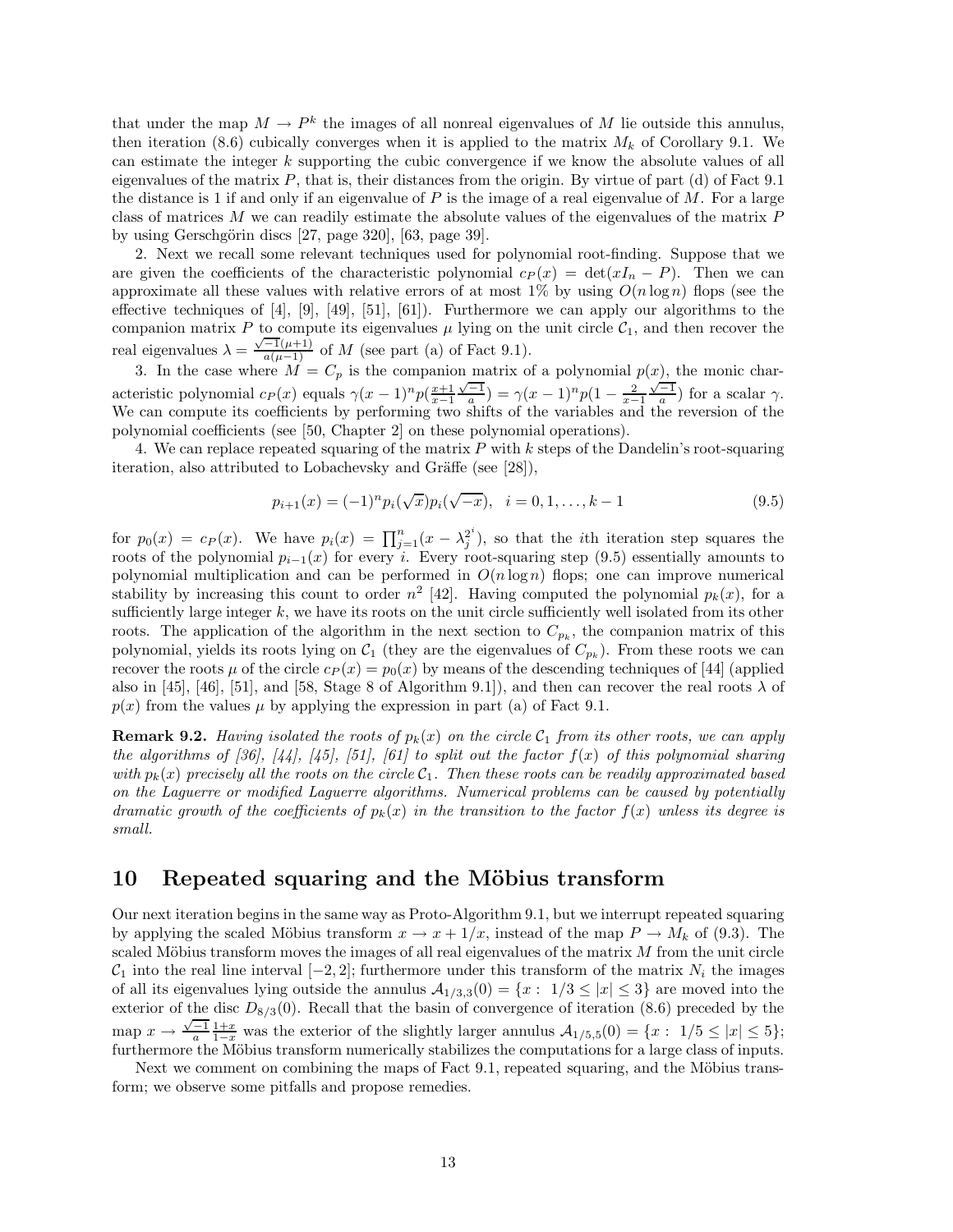**Fact 10.1.** *(Cf. Fact 9.1 for a* = 1*.) Write*

$$
\mu = (\lambda + \sqrt{-1})(\lambda - \sqrt{-1})^{-1}.
$$
\n(10.1)

*Then*

Then  
\n(a) 
$$
\lambda = \sqrt{-1}(\mu - 1)/(\mu + 1)
$$
,  
\n(b)  $|\mu| = 1$  if and only if  $\lambda$  is real and  
\n(c)  $\mu_k = \mu^k + \mu^{-k} = \sum_{g=0}^k (-1)^g {2k \choose 2g} \lambda^{2k-2g} (\lambda^2 + 1)^{-k}$  for  $k = 1, 2, ...$  (In particular  
\n $\mu_1 = \frac{\lambda^2 - 1}{\lambda^2 + 1}$ , whereas  $\mu_2 = \frac{\lambda^4 - 6\lambda^2 + 1}{(\lambda^2 + 1)^2}$ .)

**Fact 10.2.** *Assume*  $\mu$  *of (10.1)* and a nonnegative integer *k.* Then  $|\mu| = 1$  and  $-2 \le \mu_k =$  $\mu^k + \mu^{-k} \leq 2$  *if*  $\lambda$  *is real, whereas*  $|\mu^k + \mu^{-k}| \to \infty$  *as*  $k \to \infty$  *otherwise.* 

**Corollary 10.1.** Let an  $n \times n$  matrix M have exactly s eigenpairs  $\{\lambda_j, \mathcal{U}_j\}$ ,  $j = 1, \ldots, s$ , and not **COPOILATY 10.1.** Let  $\lim_{n \to \infty} n \times n$  matrix  $M$  have exactly s eigenpairs  $\{\lambda_j\}$  have eigenvalues  $\pm \sqrt{-1}$ . By extending (9.2) for  $a = 1$  and (10.1), write

$$
P = (M + I_n \sqrt{-1})(M - I_n \sqrt{-1})^{-1} = (M - I_n \sqrt{-1})^{-1}(M + I_n \sqrt{-1}),
$$
  
\n
$$
T_k = P^k + P^{-k} = \sum_{g=0}^k (-1)^g \binom{2k}{2g} M^{k-2g} (M^2 + 1)^{-k},
$$
  
\n
$$
\mu_j = (\lambda_j + \sqrt{-1})(\lambda_j - \sqrt{-1})^{-1},
$$
  
\n
$$
\mu_{j,k} = \mu_j^k + \mu_j^{-k} = \sum_{g=0}^k (-1)^g \binom{2k}{2g} \lambda_j^{k-2g} (\lambda_j^2 + 1)^{-k}
$$
 (10.2)

for  $k = 1, 2, ...$  (In particular  $T_1 = 2(I_n - M^2)(I_n + M^2)^{-1} = 2I_n - 4(I_n + M^2)^{-1}$ , whereas  $T_2 = (M^4 - 6M^2 + I_n)(M^2 + I_n)^{-2} = (M^2 + I_n)^{-2}(M^4 - 6M^2 + I_n)$ .) Then  $M = \sqrt{-1}(P - I_n)(P + I_n)$  $I_n^{-1} = \sqrt{-1}(P + I_n)^{-1}(P - I_n), \lambda_j = \sqrt{-1}(\mu_j - 1)/(\mu_j + 1)$  for  $j = 1, ..., s$ , and the matrices  $T_k$  have the eigenpairs  $\{\{\mu_{j,k},\mathcal{U}_j\},\ j=1,\ldots,s\}$  where  $-2\leq\mu_{j,k}\leq 2$  if  $\lambda_j$  is real,  $|\mu_{j,k}|\to\infty$  as  $h \rightarrow \infty$  *unless*  $\lambda_j$  *is real.* 

Instead of the map  $P^k \to M_k$  and equation (9.3) of Corollary 9.1 we employ the map  $P^k \to T_k$ and equation (10.2). This complicates the isolation of the images of real eigenvalues of the matrix *M* from the images of its nonreal eigenvalues provided that we rely on the respective map of the eigenvalues  $\lambda = \lambda(P^k) \rightarrow \lambda(T_k) = \lambda + 1/\lambda$ . Indeed the unit circle  $\{\lambda = \lambda(P^k) : |\lambda| = 1\}$  is still mapped onto the line segment  $[-2, 2]$ , but also the imaginary line  $\{\lambda = \lambda(P^k) : \Re(\lambda) = 0\}$  is mapped into the real line.

The problem disappears, however, where  $\max\{|\lambda|, 1/|\lambda|\} > 3$ , because in this domain the value |*λ* + 1/ $\lambda$ | exceeds 8/3, whereas this value is small near the points  $\lambda = \pm \sqrt{-1}$ . Therefore we can safely apply the map  $P^k \to T_k$  provided that the images of nonreal eigenvalues of *M* in the map *M* → *P*<sup>*k*</sup> do not lie in the annulus  $A_{1/3,3}(0) = \{x : 1/3 \le |x| \le 3\}.$ 

This map does not generally increase the minimum ratio of the absolute values of the images of real and nonreal eigenvalues of *M*, but it brings the images of all nonreal eigenvalues of *M* into the exterior of the disc  $D_{8/3}$ , while sending the images of all real eigenvalues of *M* into the real line interval [−2*,* 2]. If at this stage we can afford a reasonably large number of squarings of the resulting matrix (resp. its inverse), then the eigenspace associated with real eigenvalues of *M* becomes dominated (resp. dominant), and we can approximate them by applying Proto-Algorithm 4.3 (resp. 4.1).

## **11 Numerical tests**

We performed a series of numerical tests in the Graduate Center of the City University of New York using a Dell server with a dual core 1.86 GHz Xeon processor and 2G memory running Windows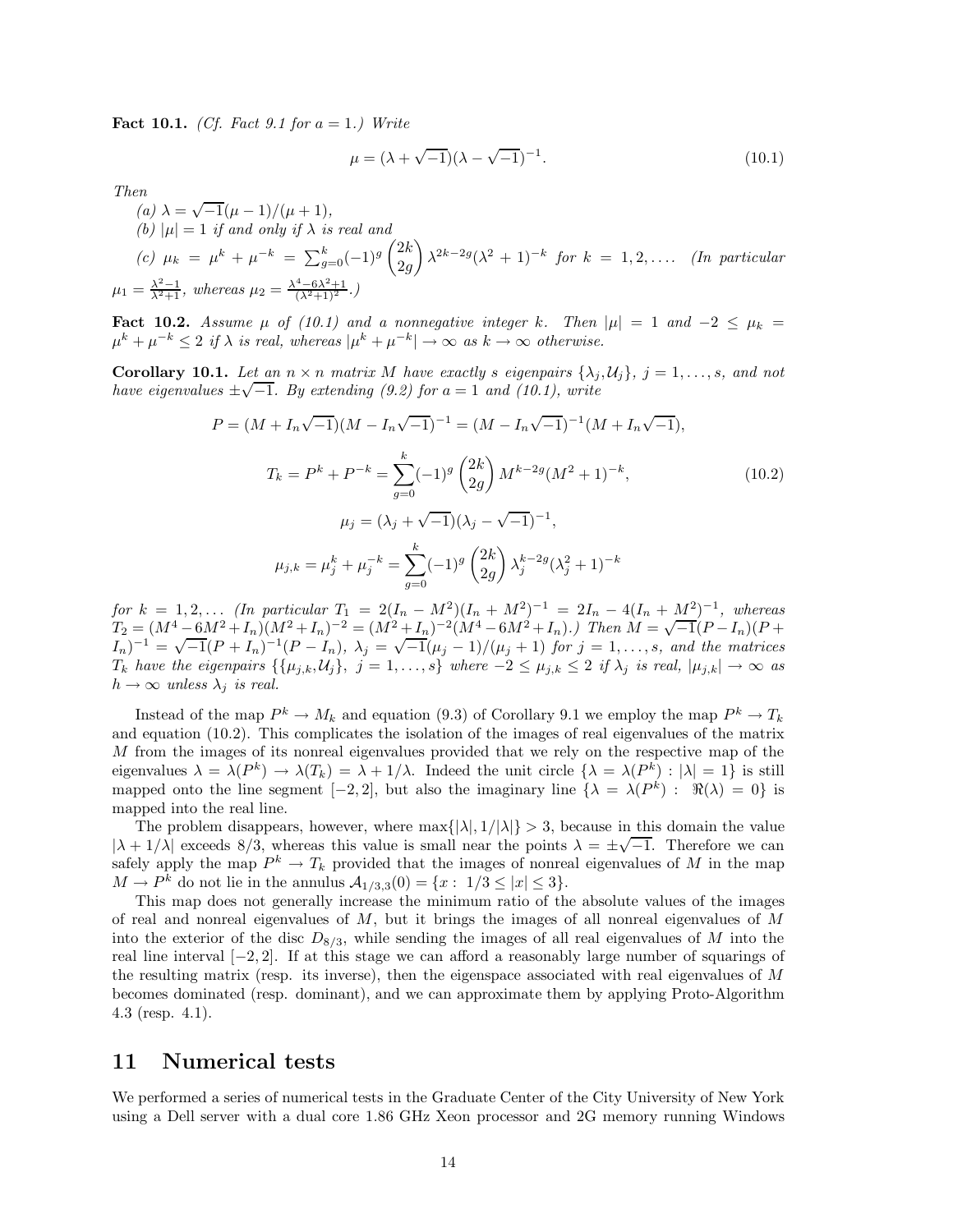Server 2003 R2. The test Fortran code was compiled with the GNU gfortran compiler within the Cygwin environment. We generated random numbers with the random number intrinsic Fortran function assuming the uniform probability distribution over the range  $\{x: 0 \leq x < 1\}$ . To shift to the range  $\{y : b \leq y \leq a + b\}$  for fixed real *a* and *b*, we applied the linear transform  $x \to y = ax + b$ .

#### **Conditioning of the products with random Toeplitz matrices.**

Table 11.1 displays the average residual norms  $rn = ||ATY - T_{q,A}||$  where A is an  $n \times n$  matrix having numerical rank *q*,  $Y = (AT)^+T_{q,A}$ ,  $\mathcal{R}(T_{q,A}) = T_{q,A}$  is the leading singular space of *A*, and *T* is a random  $n \times q$  Toeplitz matrix. We performed 100 tests for each pair  $\{n, q\}$  for  $n = 64, 128, 256$ and  $q = 8, 32$ .

We have first generated the Q factors  $S$  and  $T$  of  $n \times n$  random matrices as well as the diagonal matrices  $\Sigma = \text{diag}(\sigma_j)_{j=1}^n$  such that  $\sigma_j = 1/j$ ,  $j = 1, \ldots, q$ ,  $\sigma_j = 10^{-10}$ ,  $j = q + 1, \ldots, n$ ,  $||A|| = 1$ ,  $\kappa(A) = ||A^{-1}|| = 10^{10}$ . Then we computed the input matrices  $A = S \Sigma T^T$ . The average residuals norms  $rn$  had the same order in our tests with random  $n \times q$  general multipliers  $M$ , replacing the Toeplitz multipliers *T*.

|              | $\, n$ | min                               | max                               | mean                   | std                    |
|--------------|--------|-----------------------------------|-----------------------------------|------------------------|------------------------|
| 8            | 64     | $2.22 \times 10^{-09}$            | $7.89 \times 10^{-06}$            | $1.43 \times 10^{-07}$ | $9.17 \times 10^{-07}$ |
| 8            | 128    | $3.79 \times 10^{-09}$            | $4.39 \times 10^{-05}$            | $4.87 \times 10^{-07}$ | $4.39 \times 10^{-06}$ |
| 8            | 256    | $5.\overline{33 \times 10^{-09}}$ | $3.06 \times 10^{-06}$            | $6.65 \times 10^{-08}$ | $3.12 \times 10^{-07}$ |
| 32           | 64     | $6.22 \times 10^{-09}$            | $5.00 \times \overline{10^{-07}}$ | $4.06 \times 10^{-08}$ | $6.04 \times 10^{-08}$ |
| 32           | 128    | $2.73 \times 10^{-08}$            | $4.88 \times 10^{-06}$            | $2.57 \times 10^{-07}$ | $8.16 \times 10^{-07}$ |
| $32^{\circ}$ |        | 256   $1.78 \times 10^{-08}$      | $1.25 \times 10^{-06}$            | $1.18 \times 10^{-07}$ | $2.03 \times 10^{-07}$ |

Table 11.1: Residual norms *rn* with random *n* × *q* Toeplitz multipliers *T*.

#### **Algorithms and tests**

We tested our algorithms for the approximation of the eigenvalues of  $n \times n$  companion matrix  $C_p$  and of the shifted matrix  $C_p - sI_n$  defined by polynomials  $p(x)$  with random real coefficients for *n* = 64*,* 128*,* 256 and by random real *s*. For each class of matrices, each input size and each iterative algorithm we generated 100 input instances and run 100 tests. Our tables show the minimum, maximum, and average (mean) numbers of iteration loops in these runs (until convergence) as well as the standard deviations in the columns marked by "**min**", "**max**", "**mean**", and "**std**", respectively.

We applied repeated squaring of Section 5 to the matrix  $C_p - sI$ ; we used shifts *s* because polynomials  $p(x)$  with random real coefficients tend to have all roots near the circle  $C_1(0)$  and because for such inputs repeated squaring of  $C_p$  advances eigen-solving very slowly.

We applied real Newton's iteration (8.5) to approximate the matrix sign function for the matrix  $C_p$  using no shifts; then we applied Proto-Algorithm 4.1 to approximate real eigenvalues.

In both groups of tests above we output roots with at least four correct decimals. In our next group of tests we output roots with at least three correct decimals. In these tests we applied real Padé iteration (8.6) without stabilization to the matrices produced by five Newton's steps (8.5).

Table 11.2 displays the results of testing repeated squaring of Section 5. The first three lines show the dimension of the output subspace and the matrix *L*. The next three lines show the number of squarings performed until convergence.

Table 11.3 displays the number of Newton's steps (8.5) performed until convergrence.

Table 11.5 covers the tests where we first performed five Newton's steps (8.5) followed by sufficiently many Padé steps  $(8.6)$  required for convergence. The first three lines of the table show the number of the Padé steps. The next three lines display the percent of the real roots of the polynomials  $p(x)$  which the algorithm computed with at least three correct decimals (compared to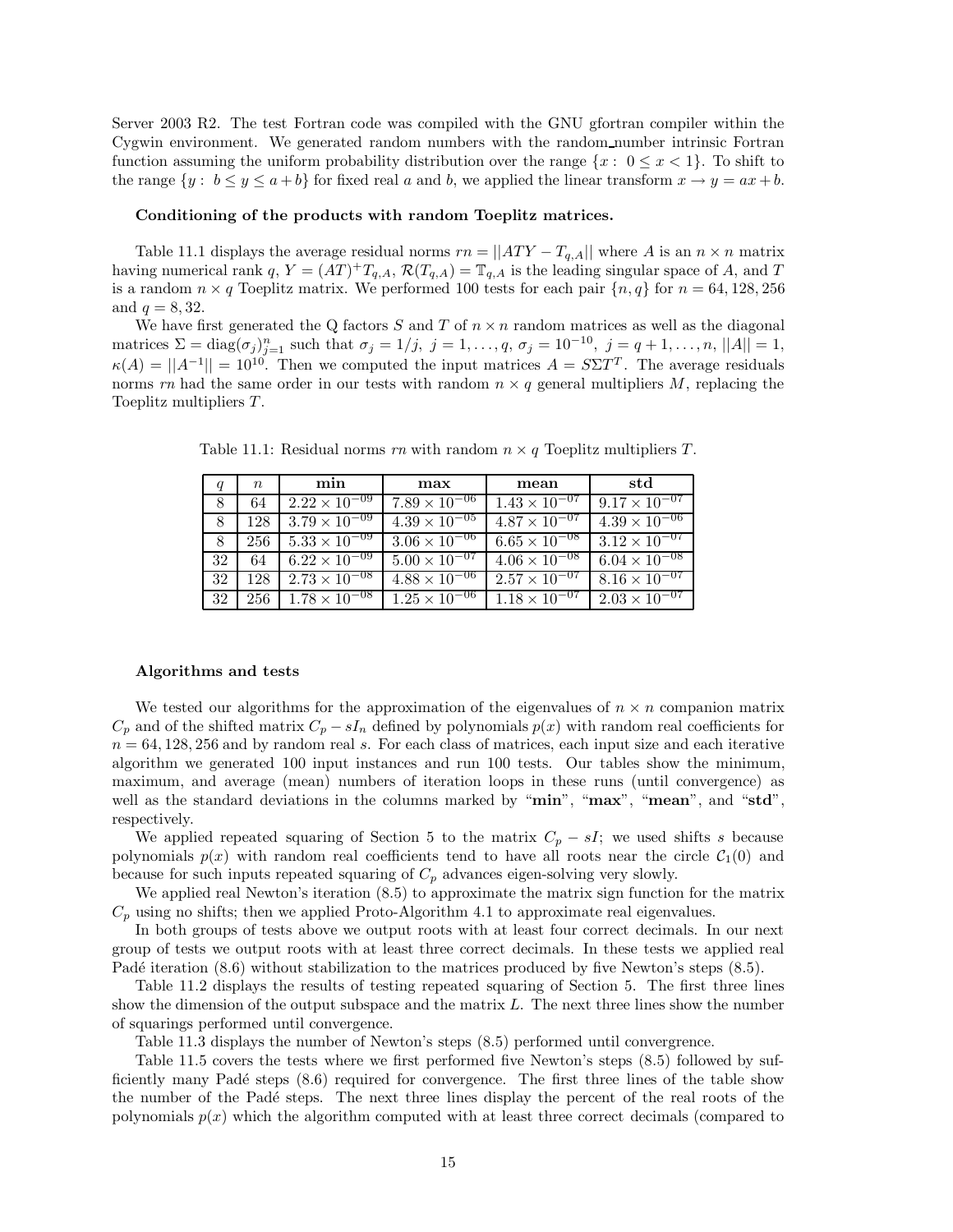the overall number of the real eigenvalues of *L*). The next three lines show the increased percent of computed roots when we refined the crude approximations by means of Rayleigh Quotient iteration. The iteration rapidly converged from all these initial approximations but in many cases to the same roots from distinct initial points.

Table 12.5 shows the overall numbers of Padé steps and of the percents of real computed roots where we applied our algorithms to both polynomials  $p(x)$  and  $p_{rev}(x)$ .

| $\it n$ | dimension/squarings | min | max | mean | std  |
|---------|---------------------|-----|-----|------|------|
| 64      | dimension           |     | 10  | 5.31 | 2.79 |
| 128     | dimension           |     | 10  | 3.69 | 2.51 |
| 256     | dimension           |     | 10  | 4.25 | 2.67 |
| 64      | squarings           |     | 10  | 7.33 | 0.83 |
| 128     | squarings           |     | 10  | 7.37 | 1.16 |
| 256     | squarings           |     | 11  | 7.13 |      |

Table 11.2: Repeated Squaring

Table 11.3: Newton's iteration (8.5).

| $\, n$ | min | max | mean  | std  |
|--------|-----|-----|-------|------|
| 64     |     |     | 8.25  | 0.89 |
| 128    |     |     | 9.30  | 0.98 |
| 256    | 9   | 13  | 10.22 | 0.88 |

Table 11.4: 5 N-steps  $(8.5) +$  P-steps  $(8.6)$ 

| $\, n$     | P-steps or $%$    | mın | max | mean | std  |
|------------|-------------------|-----|-----|------|------|
| 64         | P-steps           |     |     | 2.17 | 0.67 |
| 128        | P-steps           |     | 4   | 2.05 | 0.63 |
| 256        | P-steps           |     | 3   | 1.99 | 0.58 |
| 64         | $\%$ w/o RQ steps |     | 100 | 64   | 28   |
| 128        | $\%$ w/o RQ steps |     | 100 | 39   | 24   |
| 256        | $\%$ w/o RQ steps |     | 100 | 35   | 20   |
| 64         | $\%$ w/RQ steps   |     | 100 | 89   | 19   |
| <b>128</b> | $\%$ w/RQ steps   |     | 100 | 74   | 26   |
| 256        | $\%$ w/RQ steps   |     | 100 | 75   | 24   |

**Acknowledgements:** Our research has been supported by NSF Grant CCF–1116736 and PSC CUNY Awards 64512–0042 and 65792–0043.

## **References**

- [1] E. T. Bell, *The Development of Mathematics*, McGraw-Hill, New York, 1940.
- [2] C. A. Boyer, *A History of Mathematics*, Wiley, New York, 1968.
- [3] D.W. Boyd, The Power Method for *l <sup>p</sup>* Norms, *Linear Algebra and Its Applications*, **9**, 95–101, 1974.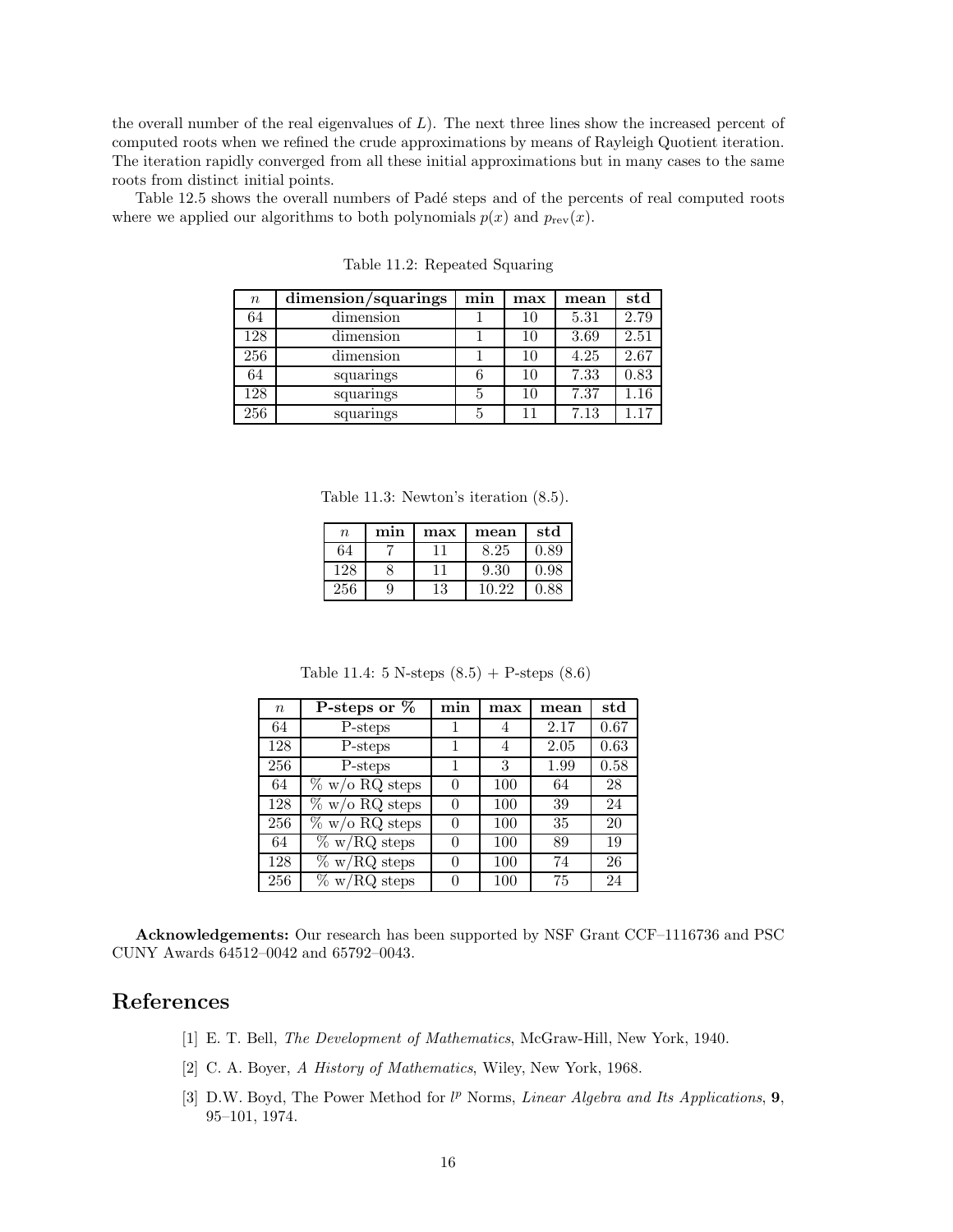| $\boldsymbol{n}$ | P-steps or $%$    | min          | max | mean | $_{\rm std}$ |
|------------------|-------------------|--------------|-----|------|--------------|
| 64               | P-steps           | 2            | 8   | 4.26 | 1.19         |
| 128              | P-steps           | 2            | 10  | 4.20 | 1.23         |
| 256              | P-steps           | 2            | 6   | 4.24 | 1.22         |
| 64               | $\%$ w/o RQ steps |              | 100 | 67   | 26           |
| 128              | $\%$ w/o RQ steps |              | 100 | 43   | 24           |
| 256              | $\%$ w/o RQ steps |              | 100 | 33   | 23           |
| 64               | $\%$ w/RQ steps   | $\mathbf{0}$ | 100 | 87   | 21.3         |
| 128              | $\%$ w/RQ steps   |              | 100 | 87   | 20.5         |
| 256              | $\%$ w/RQ steps   |              | 100 | 88   | 21.5         |

Table 11.5: 5 N-steps  $(8.5) +$  P-steps  $(8.6)$ 

- [4] D. A. Bini, Numerical Computation of Polynomial Zeros by Means of Aberth's Method, *Numerical Algorithms*, **13**, 179–200, 1996.
- [5] C. Beltrán, Estimates on the Condition Number of Random, Rank-deficient Matrices, *IMA Journal of Numerical Analysis*, **31, 1**, 25–39, 2011.
- [6] D. A. Bini, P. Boito, Y. Eidelman, L. Gemignani, I. Gohberg, A Fast Implicit QR Algorithm for Companion Matrices, *Linear Algebra and Its Applications*, **432**, 2006– 2031, 2010.
- [7] Z. Bai, J. Demmel, J. Dongarra, A. Ruhe, H. van der Vorst, editors, *Templates for the Solution of Algebraic Eigenvalue Problems: A Practical Guide*, SIAM, Philadelphia, 2000.
- [8] D. A. Bini, F. Daddi, and L. Gemignani, On the Shifted QR Iteration Applied to Companion Matrices, *Electron. Transactions on Numerical Analysis (ETNA)*, **18**, 137–152, 2004.
- [9] D. A. Bini, G. Fiorentino, Design, Analysis, and Implementation of a Multiprecision Polynomial Rootfinder, *Numerical Algorithms*, **23**, 127–173, 2000.
- [10] A. Böttcher, S. M. Grudsky, *Spectral Properties of Banded Toeplitz Matrices*, SIAM Publications, Philadelphia, 2005.
- [11] D. A. Bini, L. Gemignani, V. Y. Pan, Inverse Power and Durand/Kerner Iteration for Univariate Polynomial Root-finding, *Computers and Mathematics (with Applications)*, **47**, **2/3**, 447–459, 2004.
- [12] D. A. Bini, L. Gemignani, V. Y. Pan, Algorithms for Generalized Companion Matrices and Secular Equation, *Numerische Math.* **3**, 373–408, 2005. Also Technical Report 1470, *Department of Math., University of Pisa*, Pisa, Italy (July 2003).
- [13] D. A. Bini, L. Gemignani, V. Y. Pan, Improved Initialization of the Accelerated and Robust QR-like Polynomial Root-finding, *Electronic Transactions on Numerical Analysis* **17**, 195–205, 2004. Proc. version in CASC'2004.
- [14] D. Bini, V. Y. Pan, Graeffe's, Chebyshev, and Cardinal's Processes for Splitting a Polynomial into Factors, *J. Complexity*, **12**, 492–511, 1996.
- [15] J. P. Cardinal, On Two Iterative Methods for Approximating the Roots of a Polynomial, *Lectures in Applied Mathematics*, **32** (*Proceedings of AMS-SIAM Summer Seminar: Mathematics of Numerical Analysis: Real Number Algorithms* (J. Renegar, M. Shub, and S. Smale, editors), Park City, Utah, 1995), 165–188, American Mathematical Society, Providence, Rhode Island, 1996.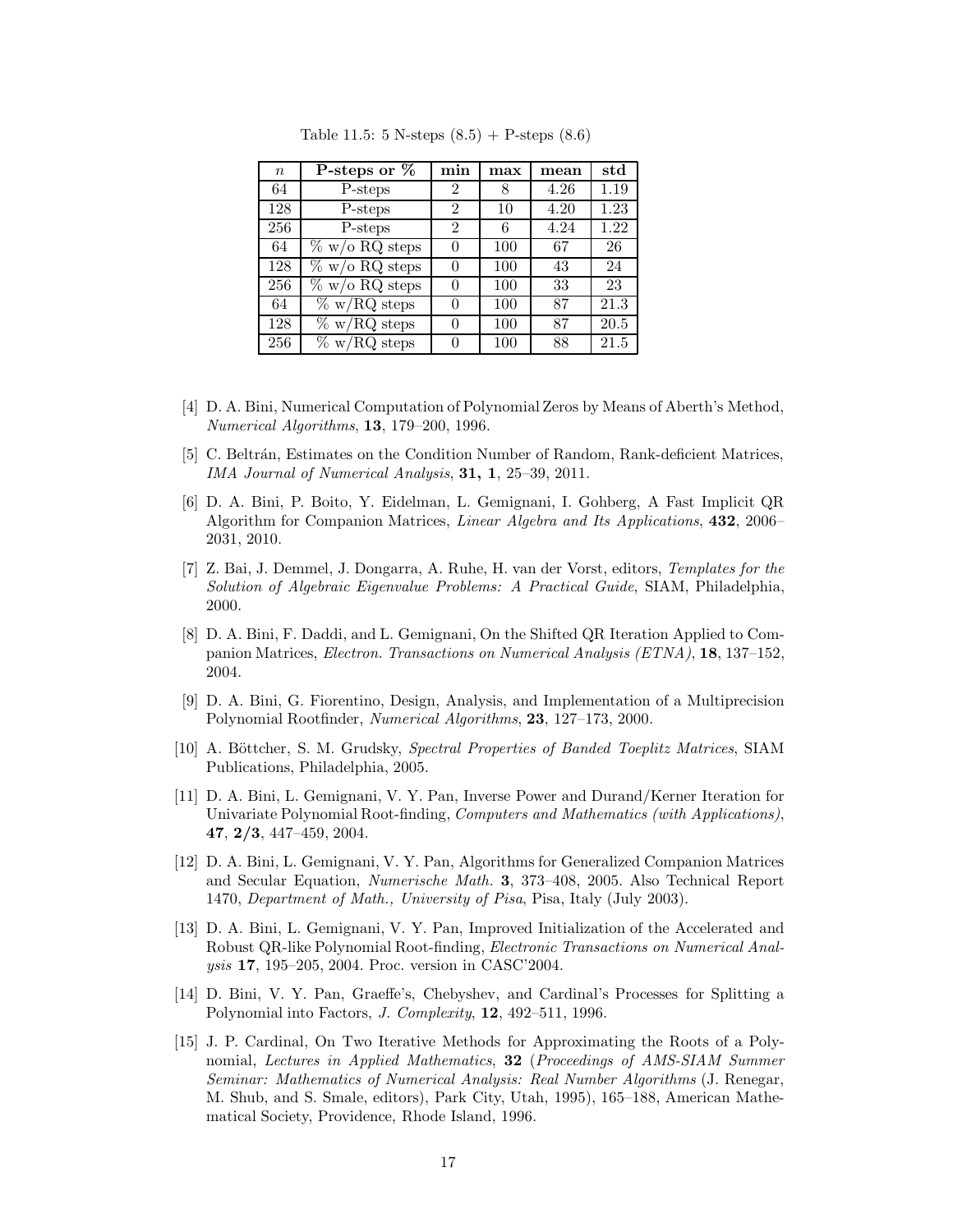- [16] F. Cajori, *A History of Mathematics, 5/E*, AMS Chelsea Publ., Providence, Rhode Island, 1999.
- [17] Z. Chen, J. J. Dongarra, Condition Numbers of Gaussian Random Matrices, *SIAM. J. on Matrix Analysis and Applications*, **27**, 603–620, 2005.
- [18] J. D. Dixon, Estimating Extremal Eigenvalues and Condition Numbers of Matrices, *SIAM J. on Numerical Analysis*, **20, 4**, 812–814, 1983.
- [19] J. Demmel, The Probability That a Numerical Analysis Problem Is Difficult, *Math. of Computation*, **50**, 449–480, 1988.
- [20] Q. Du, M. Jin, T. Y. Li, Z. Zeng, Quasi-Laguerre Iteration in Solving Symmetric Tridiagonal Eigenvalue Problems, *SIAM J. Sci. Computing*, **17**, **6**, 1347–1368, 1996.
- [21] Q. Du, M. Jin, T. Y. Li, Z. Zeng, The Quasi-Laguerre Iteration, *Math. of Computation*, **66**, **217**, 345–361, 1997.
- [22] A. Edelman, Eigenvalues and Condition Numbers of Random Matrices, *SIAM J. on Matrix Analysis and Applications*, **9**, **4**, 543–560, 1988.
- [23] A. Edelman, B. D. Sutton, Tails of Condition Number Distributions, *SIAM J. on Matrix Analysis and Applications*, **27**, **2**, 547–560, 1988.
- [24] A. Eigenwillig, V. Sharma, C. K. Yap, Almost Tight Recursion Tree Bounds for the Descartes Method, *Proc. Int. Symp. on Symbolic and Algebraic Computation (ISSAC 2006)*, 71–78, ACM Press, New York, 2006.
- [25] I. Z. Emiris, B. Mourrain, E. Tsigaridas, Real Algebraic Numbers: Complexity Analysis and Experimentation, in *RELIABLE IMPLEMENTATIONS OF REAL NUMBER ALGORITHMS: THEORY AND PRACTICE, LNCS*, **5045**, 57–82, Springer, 2008 (also available in www.inria.fr/rrrt/rr-5897.html).
- [26] M. Gu, S. C. Eisenstat, Efficient Algorithms for Computing a Strong Rank-Revealing QR Factorization, *SIAM Journal on Scientific Computing*, **17**, 848–869, 1996.
- [27] G. H. Golub, C. F. Van Loan, *Matrix Computations*, Johns Hopkins University Press, Baltimore, Maryland, 1996 (third edition).
- [28] A. S. Householder, Dandelin, Lobachevskii, or Graeffe, *American Mathematical Monthly* **66**, 464–466, 1959.
- [29] A. S. Householder, Generalization of an Algorithm by Sebastiao e Silva, *Numerische Math.,*, **16**, 375–382, 1971.
- [30] N. J. Higham, *Functions of Matrices: Theory and Computations*, SIAM, Philadelphia, 2008.
- [31] Y. P. Hong, C.-T. Pan, Rank-Revealing QR Factorizations and the Singular Value Decomposition, *Mathematics of Computation*, **58**, **197**, 213-232, 1992.
- [32] E. Hansen, M. Patrick, J. Rusnack, Some Modification of Laguerre's Method, *BIT*, **17**, 409–417, 1977.
- [33] J. Hubbard, D. Schleicher, S. Sutherland, How to Find All Roots of Complex Polynomials by Newton's Method, *Invent. Math.*, **146**, 1–33, 2001.
- [34] M. Hemmer, E.P. Tsigaridas, Z. Zafeirakopoulos, I. Z. Emiris, M. I. Karavelas, B. Mourrain, Experimental Evaluation and Cross-Benchmarking of Univariate Real Solvers, in *Proc. International Symposium on Symbolic-Numerical Computations*, (Kyoto, Japan, August 2009), (edited by Hiroshi Kai and Hiroshi Sekigawa), pp.105–113, ACM Press, New York, 2009.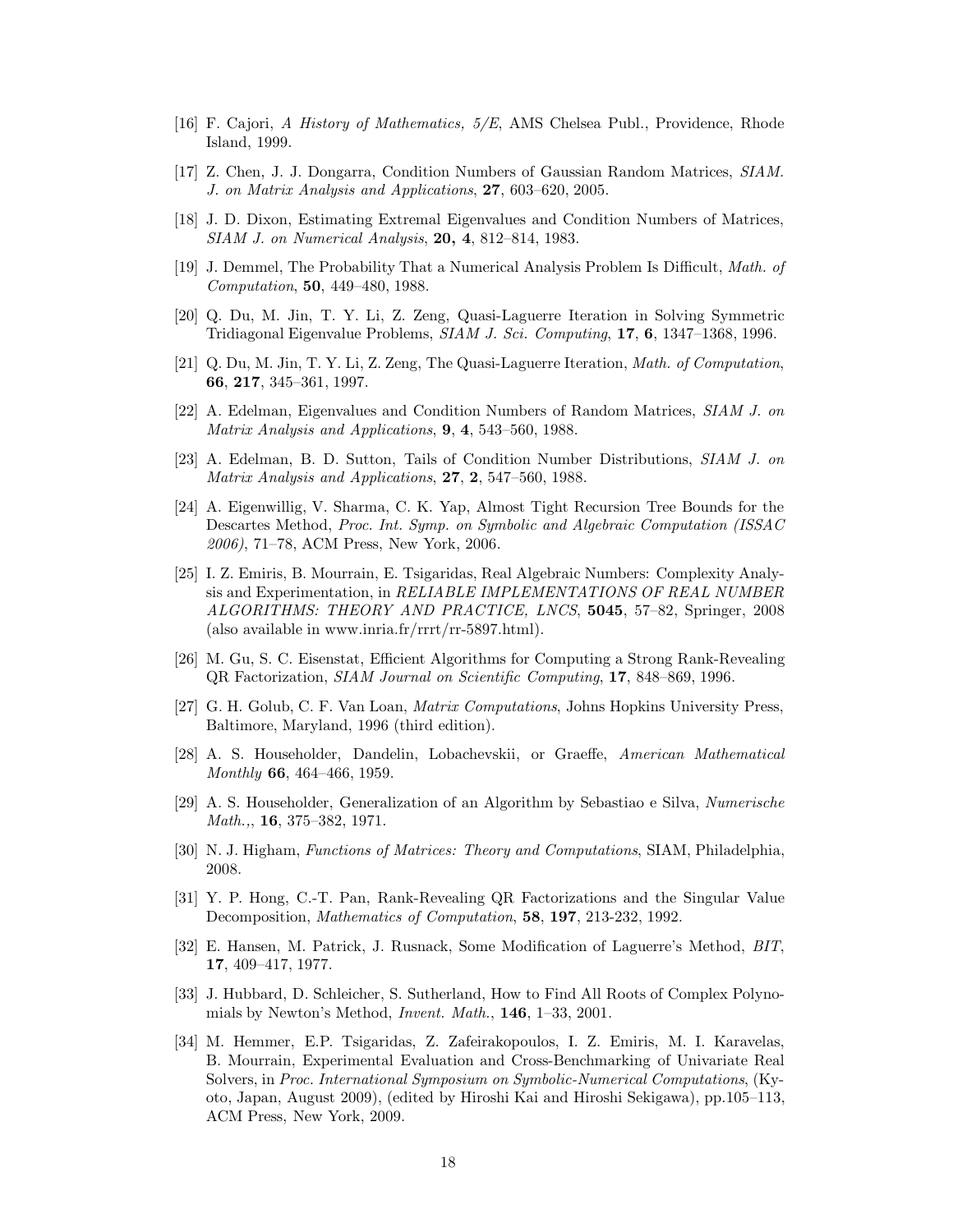- [35] R. J. Johnston, Gershgorin Theorems for Partitioned Matrices, *Linear Algebra and Its Applications*, **4**, 205–220, 1971.
- [36] P. Kirrinnis, Polynomial Factorization and Partial Fraction Decomposition by Simultaneous Newton's Iteration, *J. of Complexity*, **14**, 378–444, 1998.
- [37] J.M. McNamee, A 2002 Update of the Supplementary Bibliography on Roots of Polynomials, *J. of Computational and Applied Math.* **142**, 433-434, 2002; also at web-site www.yorku.ca/~mcnamee/
- [38] J.M. McNamee, *Numerical Methods for Roots of Polynomials (Part 1)*, Elsevier, Amsterdam, 2007.
- [39] J.M. McNamee and V.Y. Pan, *Numerical Methods for Roots of Polynomials, Part 2*, Elsevier, 2013 (in press).
- [40] K. Mehlhorn, M. Sagraloff, A Deterministic Algorithm for Isolating Real Roots of a Real Polynomial, *J. of Symbolic Computation* **46, 1**, 70–90, 2011.
- [41] H. I. Medley, K. S. Varga, On Smallest Isolated Gerschgorin Disks for Eigenvalues, *Numerische Mathematik*, **11**, 361–369, 1968.
- [42] G. Malajovich, J. P. Zubelli, On the Geometry of Graeffe Iteration, *J. of Complexity*, **17, 3**, 541-573, 2001.
- [43] B. Parlett, Laguerre's Method Applied to the Matrix Eigenvalue Problem, *Math. of Computation*, **18**, 464–485, 1964.
- [44] V. Y. Pan, Optimal (up to Polylog Factors) Sequential and Parallel Algorithms for Approximating Complex Polynomial Zeros, *Proc. 27th Ann. ACM Symp. on Theory of Computing*, 741–750, ACM Press, New York, 1995.
- [45] V. Y. Pan, Optimal and Nearly Optimal Algorithms for Approximating Polynomial Zeros, *Computers and Math. (with Applications)* **31, 12**, 97–138, 1996.
- [46] V. Y. Pan, Solving a Polynomial Equation: Some History and Recent Progress, *SIAM Review*, **39, 2**, 187–220, 1997.
- [47] V. Y. Pan, Solving Polynomials with Computers, *American Scientist*, **86**, January– February 1998. Available via http://comet.lehman.cuny.edu/vpan/research/publications
- [48] C.–T. Pan, On the Existence and Computation of Rank-revealing LU Factorization, *Linear Algebra and Its Applications*, **316**, 199–222, 2000.
- [49] V. Y. Pan, Approximating Complex Polynomial Zeros: Modified Quadtree (Weyl's) Construction and Improved Newton's Iteration, *J. of Complexity*, **16**, **1**, 213–264, 2000.
- [50] V. Y. Pan, *Structured Matrices and Polynomials: Unified Superfast Algorithms*, Birkhäuser, Boston, and Springer, New York, 2001.
- [51] V. Y. Pan, Univariate Polynomials: Nearly Optimal Algorithms for Factorization and Rootfinding, *Journal of Symbolic Computations*, **33, 5**, 701–733, 2002. Proc. version in *Proc. International Symp. on Symbolic and Algebraic Computation (ISSAC 01),* 253–267, ACM Press, New York, 2001.
- [52] V. Y. Pan, Amended DSeSC Power Method for Polynomial Root-finding, *Computers and Math. (with Applications)*, **49**, **9**–**10**, 1515–1524, 2005.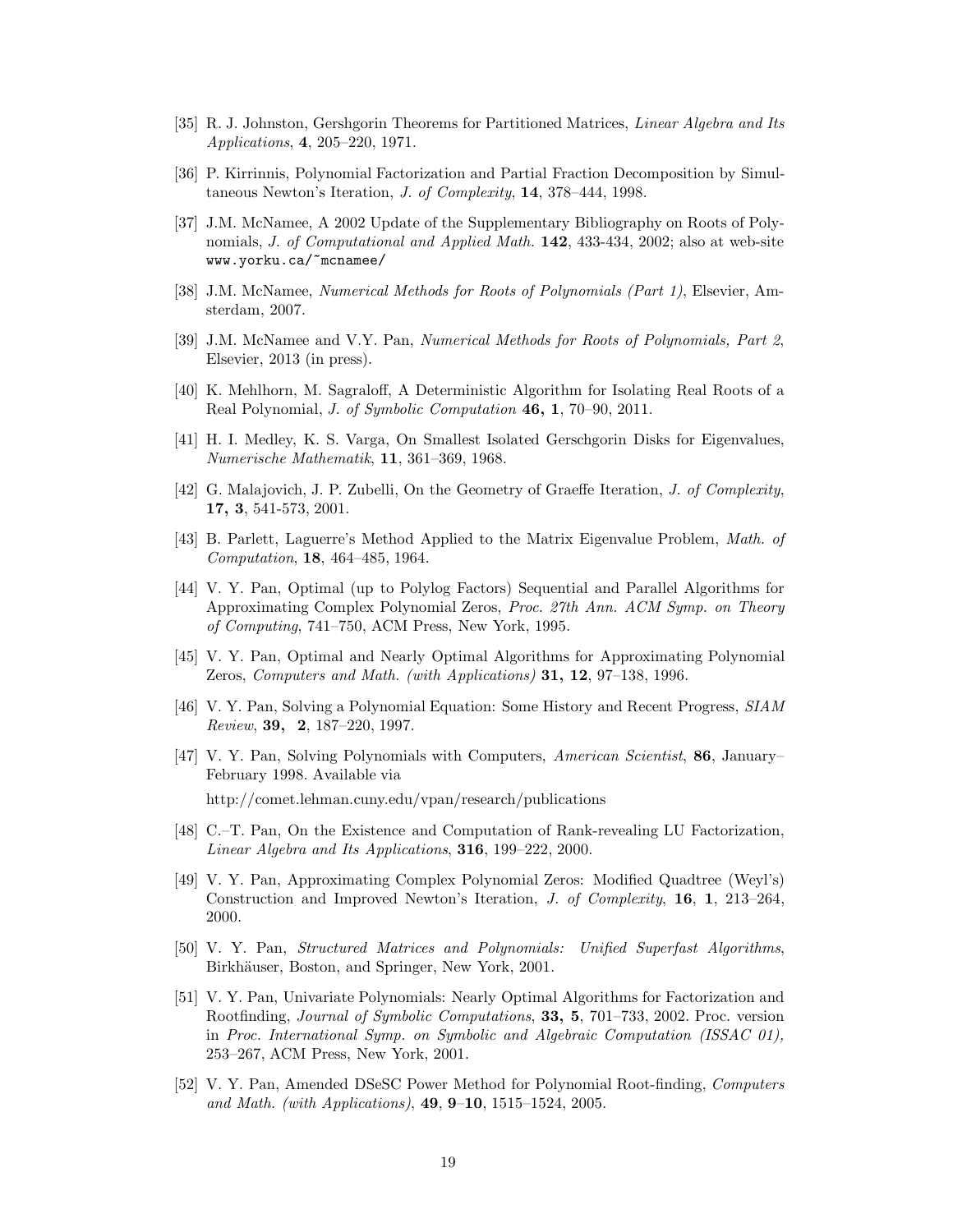[53] V. Y. Pan, G. Qian, Condition Numbers of Random Toeplitz and Circulant Matrices, Tech. Report TR 2012013, *PhD Program in Comp. Sci.*, *Graduate Center, CUNY*, 2012. Available at

http://www.cs.gc.cuny.edu/tr/techreport.php?id=442

[54] V. Y. Pan, G. Qian, More on the Power of Randomized Matrix Multiplication, Tech. Report TR 2012014, *PhD Program in Comp. Sci.*, *Graduate Center, CUNY*, 2012. Available at

http://www.cs.gc.cuny.edu/tr/techreport.php?id=443

- [55] V. Y. Pan, G. Qian, A. Zheng, Randomized Preconditioning of the MBA Algorithm, *Proc. International Symp. on Symbolic and Algebraic Computation (ISSAC 2011)*, (San Jose, California, June 2011), (edited by Anton Leykin), 281–288, ACM Press, New York, 2011.
- [56] V. Y. Pan, G. Qian, A. Zheng, Randomized Preprocessing versus Pivoting, *Linear Algebra and Its Applications*, in print. http://dx.doi.org/10.1016/j.laa.2011.02.052
- [57] V. Y. Pan, G. Qian, A. Zheng, Z. Chen, Matrix Computations and Polynomial Rootfinding with Preprocessing, *Linear Algebra and Its Applications*, **434**, 854–879, 2011.
- [58] V. Y. Pan, A. Zheng, New Progress in Real and Complex Polynomial Root-Finding, *Computers and Math. (with Applications)* **61**, 1305–1334. Proceedings version: Real and Complex Polynomial Root-Finding with Eigen-Solving and Preprocessing, in *Proc. International Symp. on Symbolic and Algebraic Computation (ISSAC 2010)*, pages 219–226, ACM Press, New York, 2010.
- [59] J. Sebastiao e Silva, Sur une m´ethode d'approximation semblable a celle de Graeffe, *Portugal Math.*, **2**, 271–279, 1941.
- [60] G. W. Stewart, On the Convergence of Sebastiao E Silva's Method for Finding a Zero of a Polynomial, *SIAM Review*, **12**, 458–460, 1970.
- [61] A. Schönhage, The Fundamental Theorem of Algebra in Terms of Computational Complexity, Mathematics Department, University of Tübingen, Germany, 1982.
- [62] G. W. Stewart, *Matrix Algorithms, Vol I: Basic Decompositions*, SIAM, Philadelphia, 1998.
- [63] G. W. Stewart, *Matrix Algorithms, Vol II: Eigensystems*, SIAM, Philadelphia, 2001 (second edition).
- [64] A. Sankar, D. Spielman, S.-H. Teng, Smoothed Analysis of the Condition Numbers and Growth Factors of Matrices, *SIAM Journal on Matrix Analysis*, **28**, **2**, 446–476, 2006.
- [65] E. P. Tsigaridas, I. Z. Emiris, Univariate Polynomial Real Root Isolation: Continued Fractions Revisited, *ESA'06 Proceedings of the 14th Conference on Annual European Symposium*, Zurich, 2006, *LNCS*, **4168**, 817–828, Springer, London, 2006.
- [66] R. S. Varga, Minimal Gerschgorin Sets for Partitioned Matrices, *SIAM J. on Numericaql Analysis*, **7**, 493–507, 1970.
- [67] M. Van Barel, R. Vandebril, P. Van Dooren, K. Frederix, Implicit Double Shift QRalgorithm for Companion Matrices, *Numerische Mathematik* **116**, **2**, 177–212, 2010.
- [68] D. S. Watkins, *Fundamentals of Matrix Computations*, Wiley, New York, 2002 (second edition).